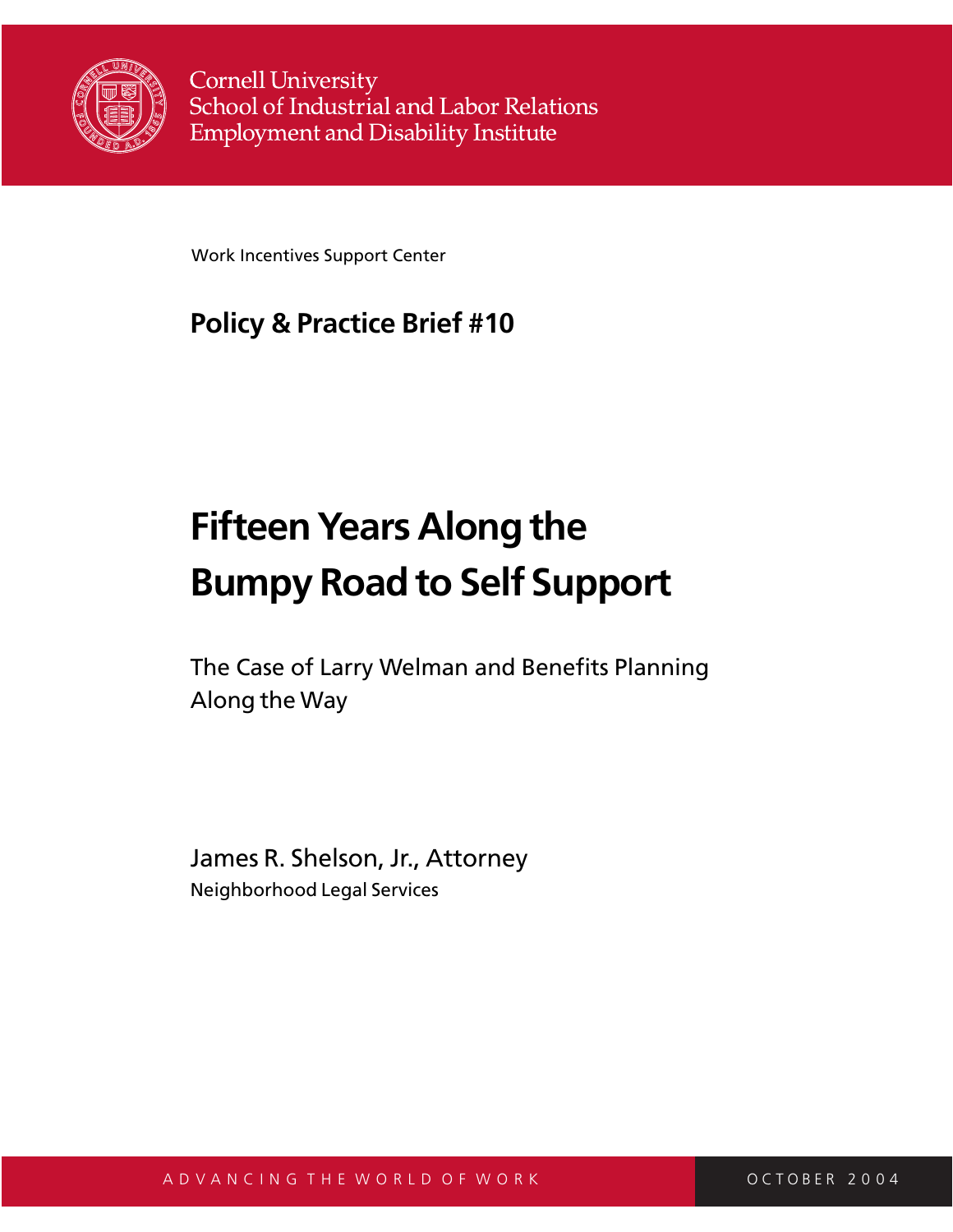This is one of a series of articles written for benefits specialists employed by Benefits Planning, Assistance and Outreach (BPA&O) projects and attorneys and advocates employed by Protection and Advocacy for Beneficiaries of Social Security (PABSS) programs. Materials contained within this policy brief have been reviewed for accuracy by the Social Security Administration (SSA), Office of Employment Support Programs. However, the thoughts and opinions expressed in these materials are those of the author and do not necessarily reflect the viewpoints or official policy positions of the SSA. The information, materials and technical assistance are intended solely as information guidance and are neither a determination of legal rights or responsibilities, nor binding on any agency with implementation and/or administrative responsibilities.

### **Table of Contents**

| September 2005: Larry Thinks Ahead to Graduation and His First Teaching Job  18 |  |
|---------------------------------------------------------------------------------|--|
|                                                                                 |  |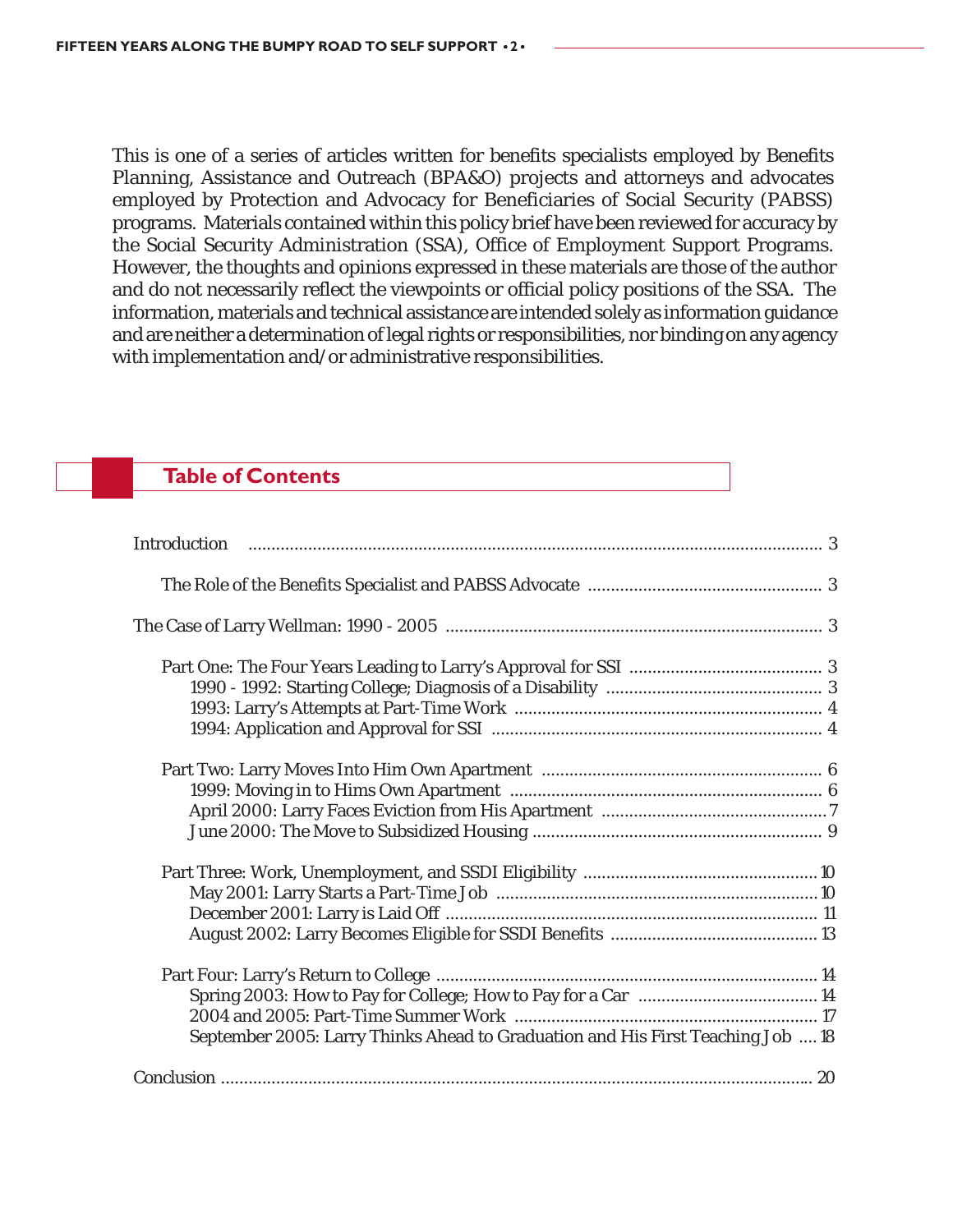#### **Introduction**

#### **The Role of the Benefits Specialist and PABSS Advocate**

The Social Security Administration (SSA) funds Benefits Planning, Assistance and Outreach (BPA&O)and Protection and Advocacy for Beneficiaries of Social Security (PABSS) projects, nationwide. At least one BPA&O exists in every state, with funding ranging from \$50,000 to \$300,000 per year, depending on the number of Supplemental Security Income (SSI) and Social Security Disability Insurance (SSDI) beneficiaries within the project's geographic region. In the case of some densely populated urban areas, like New York City or Los Angeles, one \$300,000 project may cover a portion of the large city. By contrast, in some of the sparsely populated, largely rural states, like North Dakota, one \$50,000 project will serve the entire state.<sup>1</sup> Every state will have a PABSS based typically in the state agency charged with providing typical protection and advocacy services.

Despite differences in geography, culture, and language faced by the various BPA&O projects throughout the country, the benefits issues confronted by beneficiaries will be very similar in every locale. In fact, the SSDI and Medicare rules governing how work affects benefits will be identical and the SSI rules will be nearly identical in the 50 states, the District of Columbia, and the territories served by BPA&O projects.<sup>2</sup> The key differences will be: some states will supplement the SSI federal benefit rate (FBR), while in many states the FBR is the SSI rate; in 39 states and the District of Columbia SSI beneficiaries automatically qualify for Medicaid, while in the remaining 11 states, known as section 209(b) states, Medicaid eligibility is determined separately;<sup>3</sup> and the annual income test for section 1619(b) Medicaid will vary from state to state.<sup>4</sup>

This article will, by using a case scenario, walk through the issues a young man with a mental disability might face as he struggles with his disability and the various benefits issues that might face him on the road to self support. We will trace his ups and downs, over a period of nearly 15 years, as his condition deteriorates and he winds up qualifying for SSI disability benefits. In stages, the article will follow him as he goes through the early years of life on benefits. At each stage, we will analyze what can be expected to happen with his benefits and how a benefits specialist or advocate might assist him so he can make informed choices about which path to go down. In a couple of instances, we also point out how the PABSS program or another Protection and Advocacy program might be able to assist this individual with some of the problems he faces.

#### **The Case of Larry Wellman: 1990 - 2005**

#### **I. PART ONE: The Four Years Leading to Larry's Approval for SSI**

#### **A. 1990 - 1992: Starting College; Diagnosis of a Disability**

Larry Wellman did very well in high school and graduated at age 18. He began attending college at the State University of New York at Fredonia in the fall of 1990, planning a dual major in elementary education and music education.

<sup>1</sup> For a list of all BPA&Os and PABSS, nationwide, see SSA's website at *www.ssa.gov/work/Service Providers/providers.html.*

2 For a comprehensive discussion of the SSI and SSDI work incentives, see *Work Incentives for Persons with Disabilities Under the Social Security and SSI Programs* (Aug. 2002), available on the Neighborhood Legal Services, Inc. website at *www.nls.org/ work\_incentives.htm*.

3

 42 U.S.C. §§ 1396a(f). States which exercise the 209(b) option include: Connecticut, Hawaii, Illinois, Indiana, Minnesota, Missouri, New Hampshire, North Dakota, Ohio, Oklahoma, and Virginia. See SSA's Program Operations Manual Systems (POMS) SI 01715.020, available on SSA's website at *www.ssa.gov/representation* (follow the links for POMS, then table of contents, then for the category "SI"). Under state-specific Medicaid eligibility criteria, income and asset limits will vary from state to state.

4 For a listing of the stateby-state finanical eligibility thresholds for section 1619(b) Medicaid, see POMS SI 02302.200.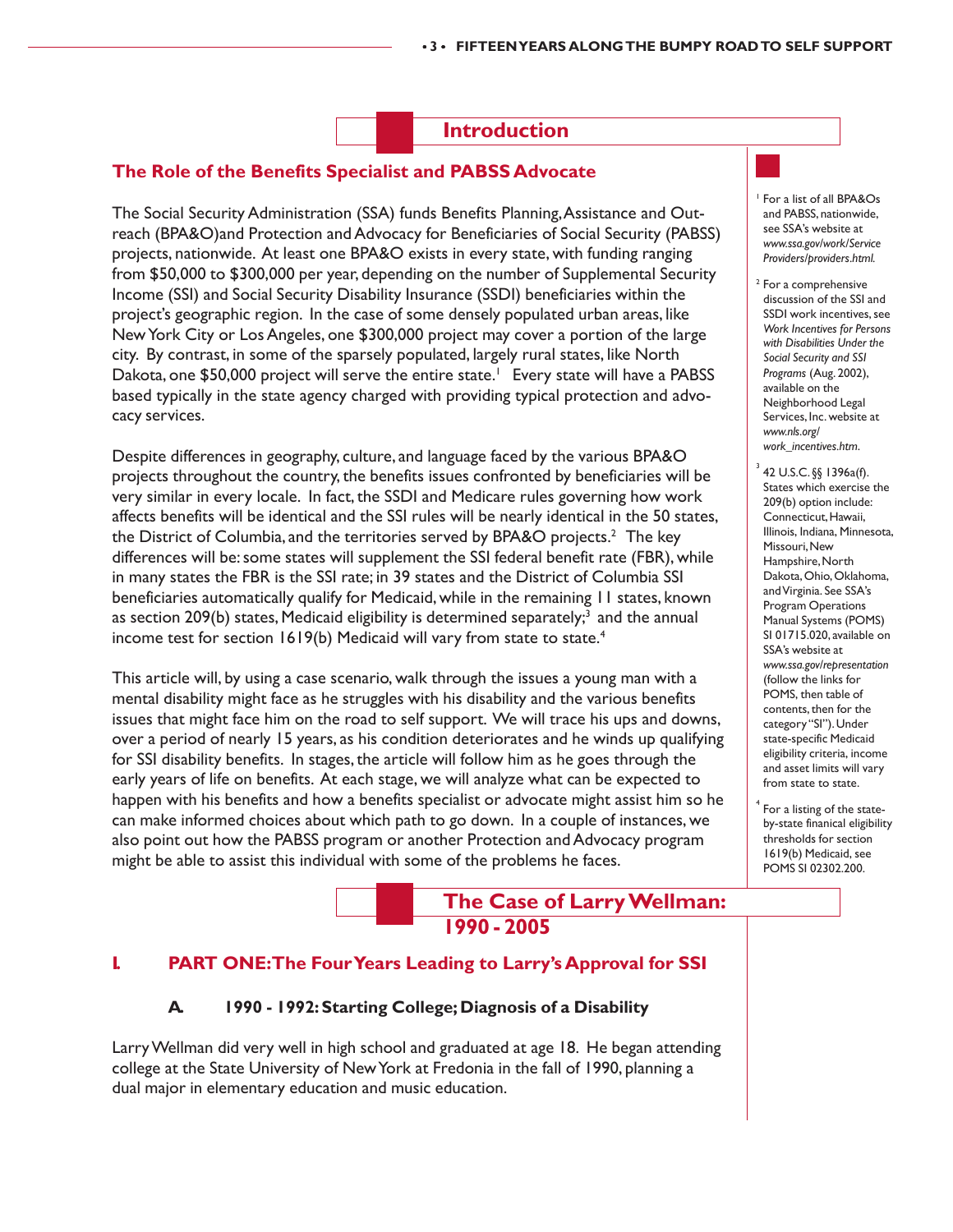Larry also did very well during his first three semesters at college, attaining a 3.4 grade point average. During his fourth semester (i.e., the second semester of his second year), Larry began to experience symptoms related to what was later diagnosed as a bipolar disability (sometimes referred to as a manic depressive condition). Because he had difficulty staying on task, Larry took two incompletes, and got two Cs and a D that semester.

Larry and his parents wrote off this bad experience to the pressures of a dual major and the stress involved with the break up with his girlfriend. He took it fairly easy during the summer, working only part-time and started school again in the fall of 1992. Despite a less demanding schedule, Larry's mental condition worsened and he took a leave of absence from school rather than bring down his grade point average any further. A family friend convinced Larry to seek mental health treatment and he was diagnosed with bipolar disorder in November 1992 at the age of 20.

#### **B. 1993: Larry's Attempts at Part-Time Work**

In November 1992, Larry began a program of mental health counseling and also began taking medication. Within a fairly short time his condition stabilized. He was doing well enough in early 1993 that he planned to start work to finish his incomplete courses from the previous year. That summer, Larry started working part-time at a convenience store, working 18 hours per week. Despite his monthly counseling session and medication, Larry still found it difficult to deal with the stress of this job and he quit after two months.

Given Larry's reaction to the job, his counselor and psychiatrist recommended that he take one more semester off before returning to college. Larry followed this advice and also decided to take another part-time job in what he thought would be a less stressful setting, a day care center. This job proved to be Larry's undoing and he quit after six weeks, unable to deal with what for him was the most stressful activity of his life. When his condition deteriorated even further after leaving the job, Larry's psychiatrist arranged to have Larry checked into a hospital for a brief period of psychiatric treatment which lasted for four weeks.

#### **C. 1994: Application and Approval for SSI**

Following these episodes, Larry's therapist recommended an indefinite leave from college and encouraged Larry to apply for SSI. Based on the deterioration of his condition, the psychiatrist believed that Larry would be incapable of any more than lowstress, part-time work for the foreseeable future.

Larry applied for SSI and was approved effective May 1994, just one month before his  $22<sup>nd</sup>$  birthday. He began receiving benefits that year at the then current federal benefit rate. In late 1994, Larry began to improve a bit and began to look for part-time employment. He was offered a part-time job that would pay him \$285 gross per month.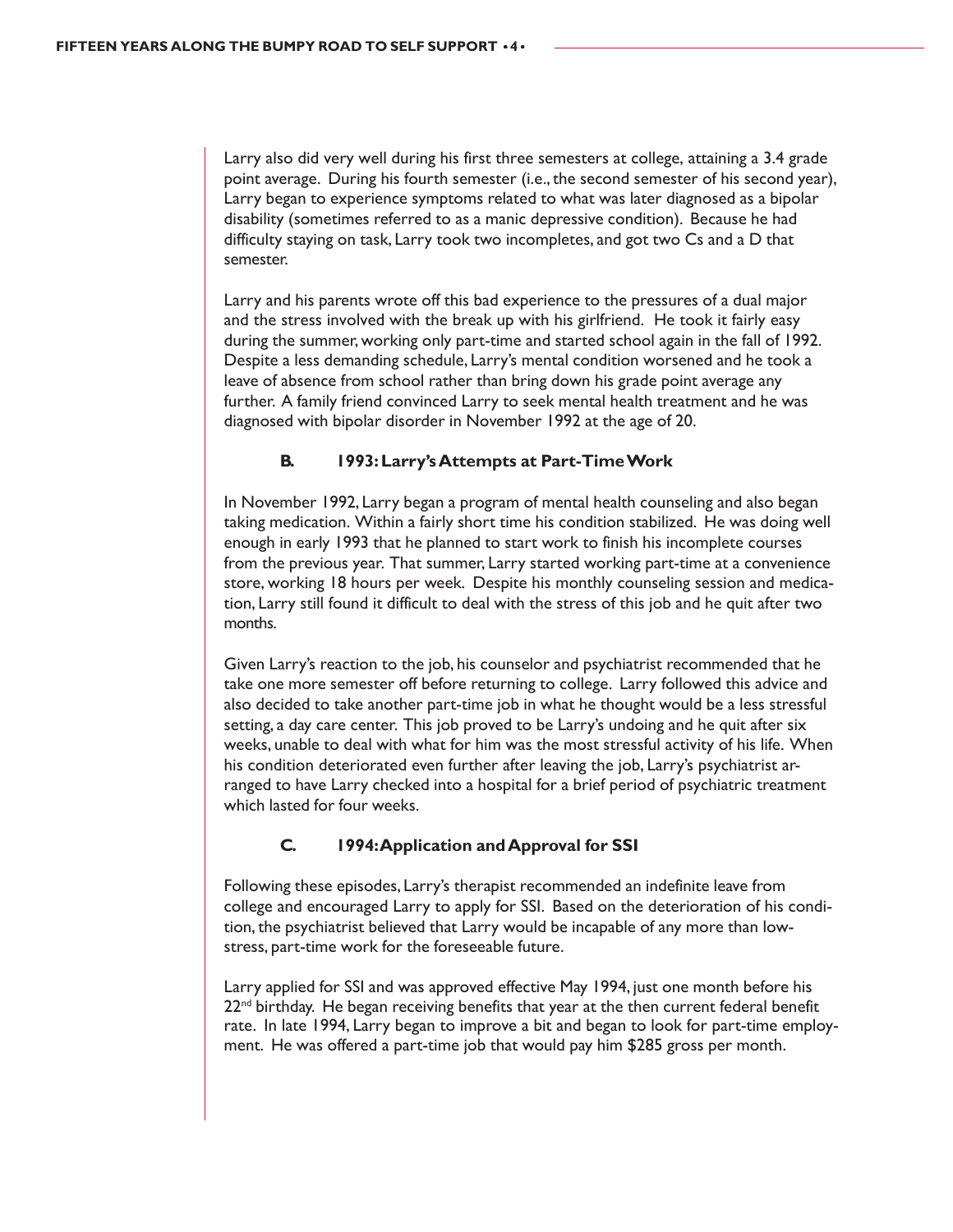*NOTE: For purposes of this article, we will assume that Larry lives in a state that does not supplement the SSI federal benefit rate and that SSI recipients in his state automatically qualify for Medicaid. To limit confusion, all examples will use the 2003 federal benefit rate of \$552 per month, even though the examples span a period of many years.*

**Questions for the benefits specialist.** Before accepting the part-time job and beginning to earn money (\$285 a month), Larry wants to find out how this might affect his cash benefits. He is also concerned about whether he stands to lose his Medicaid, as Medicaid pays hundreds of dollars each month for his counseling and prescription medication.<sup>5</sup> He goes to Mary Smith, a benefits specialist,<sup>6</sup> and presents these questions, explaining that he heard of a woman who went to work and lost her benefits and her Medicaid. Larry also wants to know whether he is allowed to have money in the bank and whether the SSI program allows him to have a car if he can ever save enough money to buy one.

**Benefits specialist analysis.** The very first thing the benefits specialist explains is that everyone's case is different. Ms. Smith points out that the woman Larry had heard of may have been a beneficiary of SSDI benefits, in which case gross wages that exceed a designated amount will, after a nine month trial work period, result in a loss of benefits. Ms. Smith urges Larry to call if he has questions and not make decisions based on what might have happened to someone else.

Ms. Smith then explains SSI's formula for counting monthly wages in determining the SSI check amount. Since Larry's only income, other than SSI, is wages the program will exclude the first \$20 of his gross wages as a general income exclusion, then will exclude the next \$65 and 50 percent of the remaining wages as earned income exclusions.7 Ms. Smith writes this out on a fill-in-the-blank worksheet that she completes and gives to Larry:

| Step I | Unearned income                                                                              |     | $\Omega$                       |                                     |
|--------|----------------------------------------------------------------------------------------------|-----|--------------------------------|-------------------------------------|
| Step 2 | Earned income<br>General income exclusion<br>(not otherwise used)<br>Earned income exclusion |     | \$285<br>\$20<br>\$265<br>\$65 |                                     |
|        | Additional 50 % exclusion<br>Counted                                                         |     | \$200<br>\$100<br>\$100        |                                     |
| Step 3 | Counted unearned income<br>Counted earned income<br>Total counted income                     | $+$ | \$.<br>- 0<br>\$100<br>\$100   |                                     |
| Step 4 | <b>Base SSI rate</b><br>Counted income<br>SSI benefit.                                       |     | \$552<br>\$100                 | (2003 FBR, no state)<br>supplement) |



- $\degree$  SSA did not begin to fund BPA&Os until the fall of 2000. We will assume that prior to that time Larry was able to locate one of the handful of advocacy agencies around the country that had, prior to 2000, dedicated staff to deal with issues involving benefits and work.
- <sup>7</sup> *See* 20 C.F.R. § 416.1112 for a full listing of SSI's exclusions from earned income.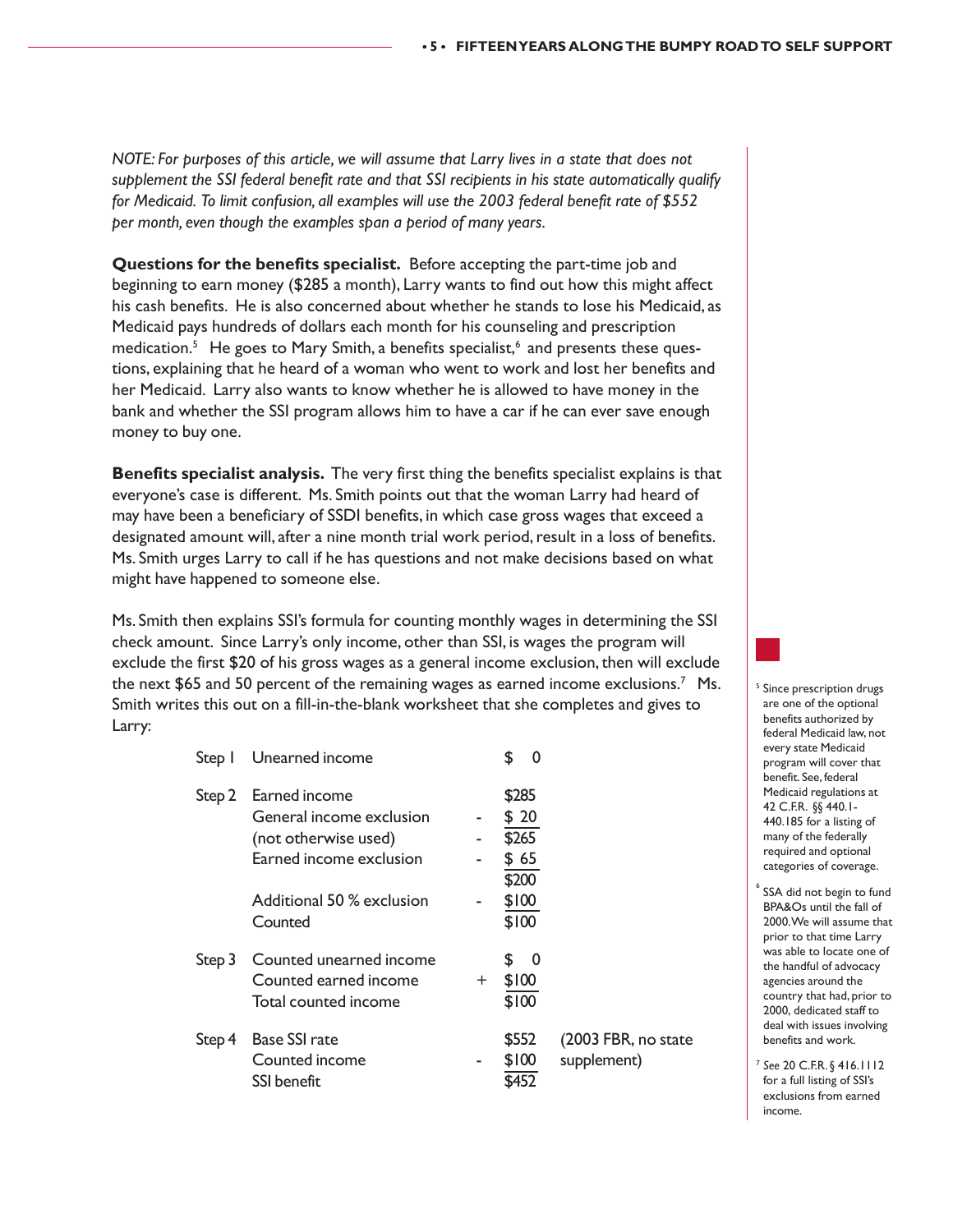Ms. Smith shows Larry the math and explains that for every additional \$2 in gross monthly earnings, Larry's SSI check will go down by \$1. She also points out that Medicaid will continue to be automatic, even as Larry's SSI payment goes down with increased wages. She then explains to Larry that at some point, if wages are high enough, countable income will equal or exceed the SSI rate (i.e., when gross wages are \$1189 or higher in a state that pays the \$552 rate) and Larry will no longer be eligible for an SSI check. Ms. Smith explains that even if Larry loses SSI cash benefits due to wages, his Medicaid eligibility is likely to continue under the  $1619(b)$  program.<sup>8</sup> Finally, she explains some of the basic resource rules which govern the SSI program, including the \$2,000 limit on non-exempt assets such as bank accounts. Larry is told that in all cases he is allowed a car worth up to \$4,500, but could have a car without a limit on its value if he either used it to go to work or to his monthly mental health counseling sessions.<sup>9</sup>

Following this meeting with Larry, Ms. Smith confirms all these points in a written letter or benefits advisement report. Attached to the report is a copy of the completed budget worksheet and fact sheets, prepared by her agency, that explain: the 1619(b) program and the state's threshold for eligibility; and the SSI income and resource rules. The letter encourages Larry to call Ms. Smith if he has questions or as his circumstances change. The letter also explains that Larry is required to report his wages to SSA when he starts working. Ms. Smith decides to keep an open case file to retain case notes and correspondence, and to record any future communication with Larry.

#### **II. PART TWO: LARRY MOVES INTO HIS OWN APARTMENT**

#### **A. 1999: Moving in to His Own Apartment**

During the period between 1994 and 1999, Larry's condition continued to be severe. He did not return to school and his periodic attempts at part-time work always seemed to result in his leaving the job after a month or two. He went through a continuing disability review in the summer of 1999 and was found to have a continuing disability (i.e., for SSI purposes, his condition had not medically improved), allowing his SSI benefits to continue.

In late 1999, Larry moved into his own one-bedroom apartment. This very small apartment, which rented for \$385 per month (including heat and electricity), was a real challenge to pay for on the rate of SSI Larry was getting (again, we'll assume the 2003 FBR of \$552 per month throughout this case scenario).

**Questions for the benefits specialist.** Larry has kept contact with Ms. Smith over the five years since he first went on SSI. In addition to the advice about the impact of work on benefits, which had to be reinforced each time Larry started a new job, Ms. Smith helped Larry to obtain a higher SSI rate when he was living with his parents. Initially, Larry was being paid \$368 per month as his parents were not comfortable charging Larry anything to live with them.<sup>10</sup> Then, after Ms. Smith talked to both Larry and his parents on this issue, Larry started paying his "pro rata share" of household expenses (about \$300 per month) and his SSI check increased to the full \$552 rate per month (i.e., the 2003 FBR).

8 *See* POMS SI 02302.010 B for an explanation of how section 1619(b) works.

9 *See* 20 C.F.R. § 416.1210 for a listing of all the excusions under SSI's resource rules. If the reader lives in a section 209(b) state, in which Medicaid eligibilty is determined under state rules (see note 3 above), Medicaid's asset limits may not be the same as SSI's.

<sup>10</sup> Larry's SSI benefits were reduced by onethird of the federal benefit rate because he was receiving in-kind support and maintenance (i.e., both food and shelter) from his parents. *See* 20 C.F.R. § 416.1131; POMS SI 00835.900 S.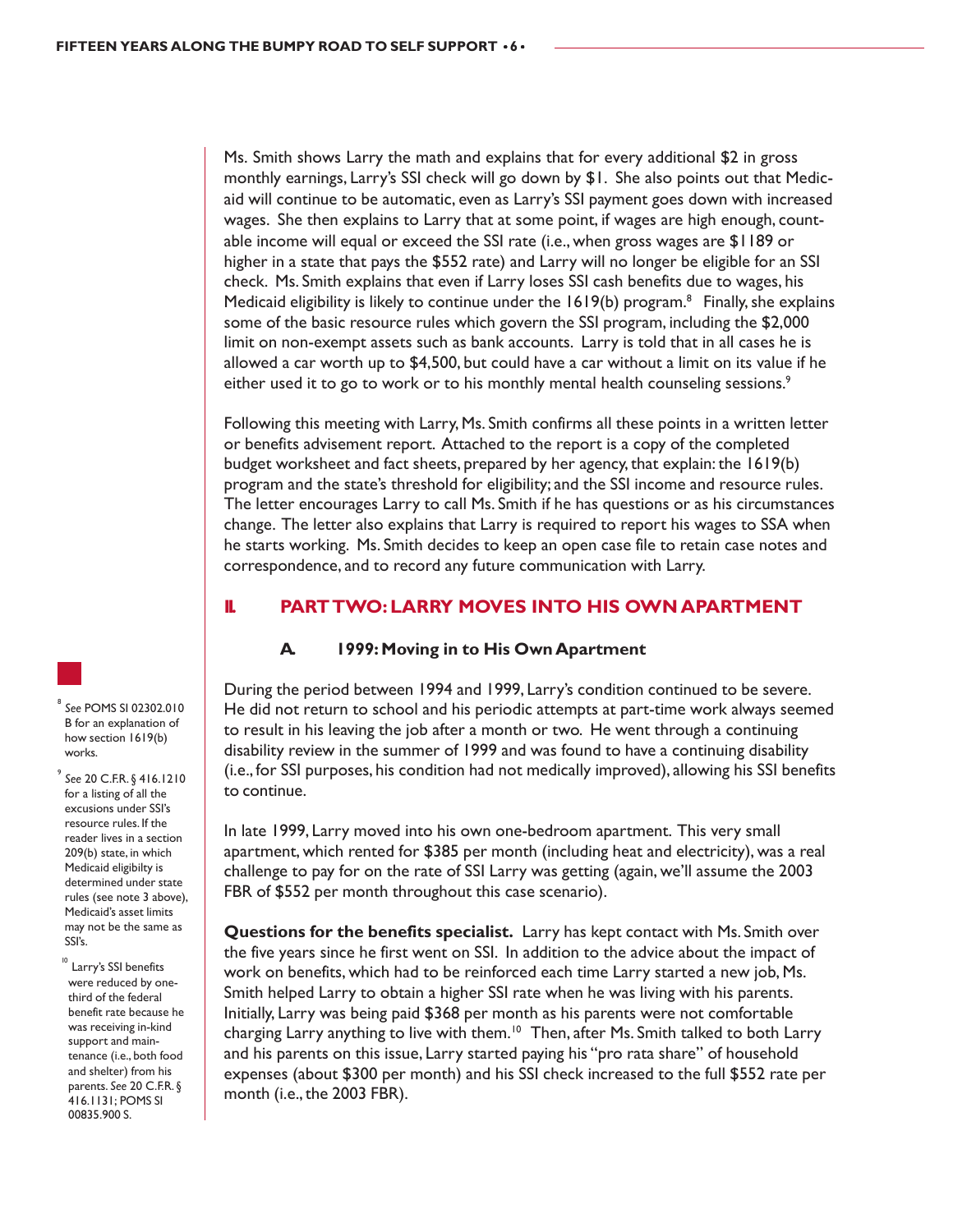Since it will be more expensive for Larry to live on his own, he asks Ms. Smith if the SSI program can pay him a higher rate when he moves to his own apartment. He also wonders what would happen if he got a larger apartment and had a roommate. His girlfriend, who also has a mental illness and receives SSI benefits, has talked to Larry about sharing an apartment with him.

**Benefits specialist analysis.** Ms. Smith explains to Larry that he is already getting the maximum SSI rate for his state and that his SSI rate will not go up if he moves into his own apartment. The reader should note that this analysis would be different in a state like New York which supplements SSI's FBR by \$23 for persons who live with others and by \$87 for persons who live alone. In New York, the benefits specialist would advise Larry that his SSI check will go up by \$64 when he moves into his own apartment.

Regarding the potential roommate, Ms. Smith explains that this should not affect Larry's SSI payment rate so long as the two are splitting expenses and the roommate is not supporting Larry in any way. This would be true even if the roommate is also an SSI beneficiary. She cautions Larry, however, that should he move in with his girlfriend, who is also an SSI recipient, the two combined could be reduced to the 2003 SSI couple's rate of \$829 per month if SSA determined they are "holding out" as a married couple.<sup>11</sup> They should be able to avoid being considered a married couple if their actions are consistent with being single, i.e., they retain their separate last names, do not introduce each other as husband or wife, continue getting mail in separate names, do not sign loan papers or tax returns as husband and wife, and retain separate identities (as single individuals) when renting or purchasing property together.<sup>12</sup>

Ms. Smith then points out that there is a housing subsidy program, sponsored by the federal government, called the section 8 program. Based on Larry's limited income, he would qualify for the section 8 certificate program (recently renamed the Housing Choice Voucher Program). This program would provide Larry with a certificate or voucher that he could use in the private housing market to help him pay for rent in a better apartment. Based on Ms. Smith's referral, Larry signs up for section 8 and is put on a waiting list to receive a voucher.

Ms. Smith confirms all this in a letter or benefits advisement report and, with Larry's permission, forwards a copy of the report to Larry's case manager who is working with Larry to help him access various community services. With the letter, the benefits specialist includes a flyer which is put out by the agency which runs the local section 8 program. The flyer explains the section 8 certificate program and how to apply for it. The letter then encourages Larry to call Ms. Smith if he has any questions or as his circumstances change.

#### **B. April 2000: Larry Faces Eviction From His Apartment**

In April 2000, shortly after the baseball season begins, Larry's landlord, who owns the apartment complex Larry lives in, hears Larry cheering for the New York Yankees (Larry lives upstairs of his landlord in this six-apartment housing complex). The landlord, a diehard Boston Red Sox fan, cannot bear the thought of a summer of living in the same house with a Yankees fan. He tells Larry that he will have to move out by the end of May, telling Larry that it is because he makes too much noise.

<sup>11</sup>*See* POMS SI 00501.152, describing the circumstances under which a couple will or will not be considered to be holding themselves out as husband and wife.

<sup>12</sup>POMS SI 00501.152 B.I.c.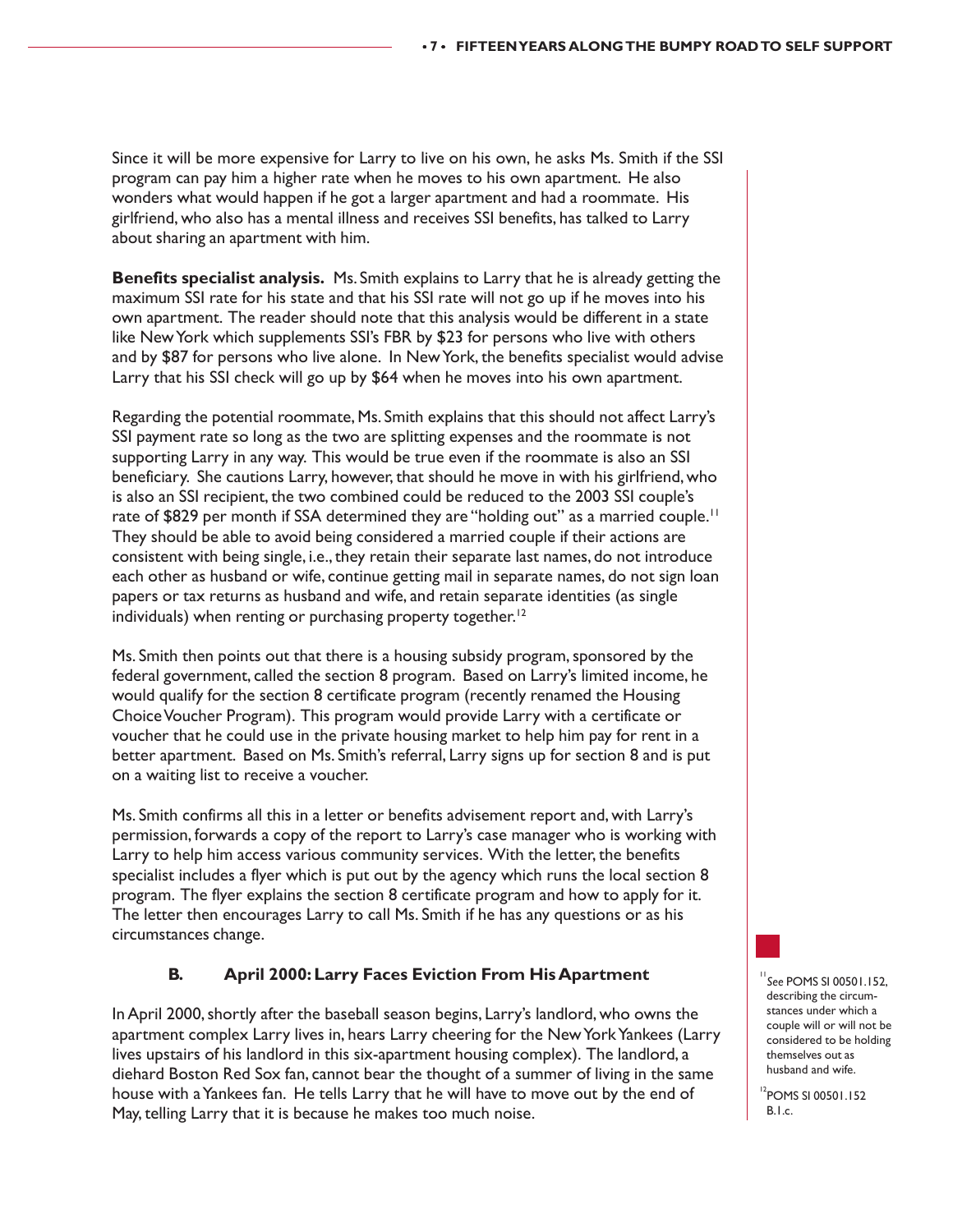**Questions for the benefits specialist.** Larry calls up Ms. Smith and is very upset. He is sure the real reason for the eviction is because Larry is a Yankees fan and not because of the noise. He claims that he made even more noise during the football season cheering for the Buffalo Bills, but that was alright because the landlord was also a Bills fan. He is sure it must be illegal to discriminate against him on this basis. Larry also explains that several of his friends are encouraging him to file a federal court lawsuit against his landlord for this act of discrimination.

During their discussion, the benefits specialist also learns that Larry's landlord just recently learned that Larry is on SSI for a mental disability. One of the other tenants has told Larry that this landlord had a bad experience with an individual with a mental disability who stopped taking her medication. The other tenant suggests to Larry that maybe the eviction is because of Larry's mental disability.

**Benefits specialist analysis.** During their phone conversation, Ms. Smith's very first suggestion to Larry is that he attempt to talk things out with the landlord, as the landlord may be willing to change his mind on the issue. She also cautions Larry not to be too quick to act on the advice of friends who are not experts on housing discrimination laws. She then explains that she will consult a fair housing expert before attempting to answer Larry's questions.<sup>13</sup> Later, based on that consultation, Ms. Smith calls back and reports to Larry:

- Before considering discrimination questions, Larry might be protected from eviction if he has a written lease. If not, his state's laws would allow a landlord to evict on short notice like this so long as the landlord's action does not violate any federal or state discrimination laws.
- Larry, as a tenant, is covered by the federal Fair Housing Act since he has a severe disability and lives in an apartment complex that contains more than four units (even though one is occupied by the landlord).
- The Fair Housing Act does protect persons with disabilities from discrimination in rental housing if the discrimination relates to the person's disability. It would not protect against a landlord who chooses to evict a person (even a person with a disability) if the only reason for the eviction is the baseball team the tenant cheers for.
- If Larry could prove that the landlord decided to evict Larry upon learning of his disability, he might be able to stop the eviction using the Fair Housing Act's protections, but it appears this would be difficult to prove based on the facts presented.

After explaining all this to Larry, Ms. Smith refers Larry to the Protection and Advocacy (P&A) attorney who provided the information about the protections under the Fair Housing Act. Based on Larry's disability and the issues involved, this referral might be to the P&A for Individual Rights (PAIR) program attorney. Also, since Larry is an SSI beneficiary, the newest P&A program, P&A for Beneficiaries of Social Security (PABSS) may be able to assist Larry if the discrimination could be viewed as a barrier to employment.<sup>15</sup> Once again, Ms. Smith confirms this advice in a letter and attaches a flyer that describes rights under the federal Fair Housing Act.

 $13$ In some cases, the benefits specialist might make an immediate referral to a Protection and Advocacy or legal services program that specializes in fair housing issues.

 $14$ An overview of the Fair Housing Act, 42 U.S.C. § 3600 *et seq.*, as it applies to persons with disabilities, appears in the Winter 2002 issue of *AT Advocate*, the quart-erly newsletter of the National Assistive Technology Advocacy Project. It is available on the Neighborhood Legal Services website at *www.nls.org/av/ winter02.htm*.

 $15$ For a full discussion of the various P&A programs, and how they can potentially provide legal representation for perons with disabilities, see the Policy and Practice Brief, *State Protection and Advocacy Pro-grams,* available on the Cornell Website at *www.ilr.cornell.edu/ped/ dep/PP\_2.pdf* (pdf version), *www.ilr.cornell.edu/ped/ dep/PP\_2.txt* (text format).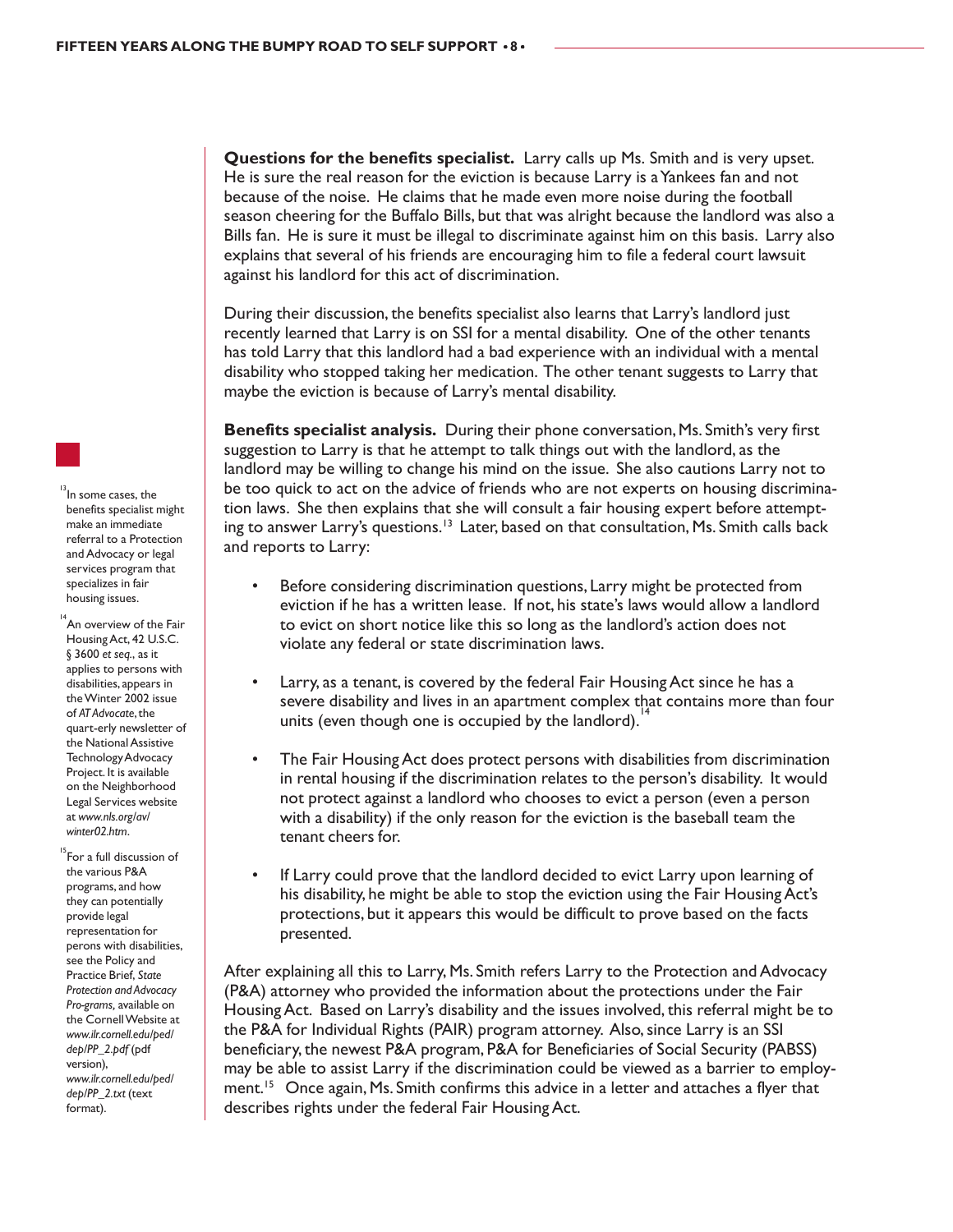#### **C. June 2000: The Move to Subsidized Housing**

Just as Larry was facing the eviction, his name came up on the waiting list for a housing subsidy certificate and he was awarded a certificate under the Housing Choice Voucher Program (formerly the section 8 certificate program). Larry is able to find a nicer apartment that will accept the housing voucher and he is to move in on June 1, 2000. The rent charged by the landlord on this new apartment will be \$500 per month.

**Questions for the benefits specialist.** By now, Larry thinks Ms. Smith knows everything and calls upon her any time he faces a new issue in his life. When the questions Larry presents are outside Ms. Smith's areas of knowledge or expertise, she wisely tells Larry this and refers him to an individual or agency that may be able to provide the answer. Now, in May 2000, Larry calls the benefits specialist with questions about the Housing Choice Voucher Program. He wants to know how his rent will be determined and also asks questions about what would happen to his rent if he went to work parttime. He also asks about his girlfriend, who lives in a public housing complex and is also thinking about going to work part-time. Larry reminds Ms. Smith that his girlfriend is also a SSI recipient.

**Benefits specialist analysis.** The benefits specialist explains to Larry that the Housing Choice Voucher Program is like a number of federally-sponsored housing subsidy programs in which rent is calculated under a formula. In general, the rent owed will equal 30 percent of his monthly income, after subtracting any deductions allowed by the program. With his only income being the SSI check, Larry's rent will be  $$166$  (\$552 x .30). In effect, this calculation will allow Larry a \$334 subsidy toward the monthly rent of \$500.

The reader should note that the subsidy allowed in any case will depend on whether the actual rent for the apartment is within or exceeds the rents approved for the Housing Choice Voucher Program in the area where the tenant resides. For example, if the maximum rent for the size apartment Larry is moving to is \$450, he will be responsible for the extra \$50 making his monthly rent \$216 (\$166 plus \$50).

Regarding the issue of part-time wages and their impact on rent, Ms. Smith explains that, in general, as income goes up rent owed will also go up. Since the tenant's rent will continue to be based on 30 percent of countable income, the rule is that rent will go up by \$1 for every additional \$3 in income. She explains that at the time of their conversation (May 2000), this is the way that the Housing Choice Voucher Program would treat wages. However, she goes on to explain to Larry that she has heard of proposals to create special work incentives for some of the federal housing subsidy programs and that these rules could change in the near future.

On the issue of the girlfriend's questions, Ms. Smith advises Larry that the girlfriend should call if she has questions. She explains that it is too easy to provide bad advice when it is done through a third party, as the benefits specialist may wind up missing a critical fact that only the girlfriend could provide.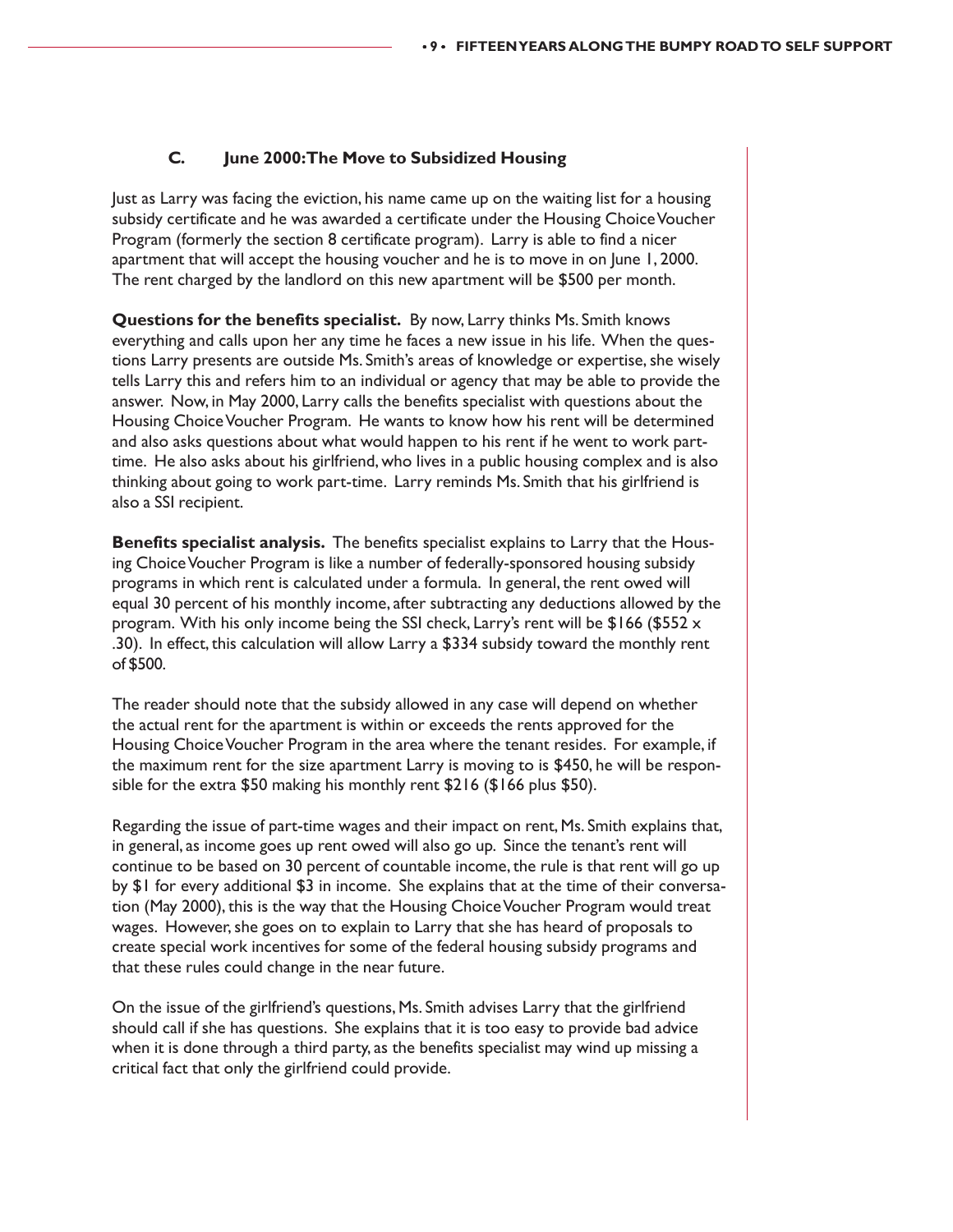#### **III. PART THREE: WORK, UNEMPLOYMENT, AND SSDI ELIGIBILITY**

In November 2000, the benefits specialist's agency is awarded a contract to serve as a BPA&O project for a 10-county region within their state. The agency will partner with two other agencies to cover this region. Ms. Smith, who has been working with Larry, will now spend all of her time doing BPA&O work and Larry's case will now be a BPA&O case.

As part of the planning process for the BPA&O, it is decided that part of a benefits specialist job will be to help arm the beneficiary with the tools to enable the person to manage his or her own benefits. With that in mind, Larry is invited to an educational workshop for beneficiaries where he is trained on how to do an SSI budget and is provided with blank SSI budget worksheets that will allow him to determine the impact of working on his benefits.

#### **A. May 2001: Larry Starts a Part-Time Job**

Larry has improved enough that, with the support of his counselor, he decides to try part-time work again. He is offered a job in a used book store beginning in May 2001 which he seriously considers accepting. That job will pay him \$685 gross per month.

**Questions for the benefits specialist.** Once again, Larry calls Ms. Smith wanting to confirm the impact of the work on his SSI benefits and his rent before he accepts the job. Larry used one of the blank SSI calculation worksheets and calculated his SSI payment as follows, based on \$685 in wages:

| Step I | Unearned income                                                          |     | \$<br>O                     |                                    |
|--------|--------------------------------------------------------------------------|-----|-----------------------------|------------------------------------|
| Step 2 | Earned income<br>General income exclusion                                |     | \$685                       |                                    |
|        | (not otherwise used)                                                     |     | \$ 20                       |                                    |
|        | Earned income exclusion                                                  |     | \$65                        |                                    |
|        |                                                                          |     | \$600                       |                                    |
|        | Additional 50 % exclusion                                                |     | \$300                       |                                    |
|        | Counted                                                                  |     | \$300                       |                                    |
| Step 3 | Counted unearned income<br>Counted earned income<br>Total counted income | $+$ | £.<br>- 0<br>\$300<br>\$300 |                                    |
| Step 4 | <b>Base SSI rate</b><br>Counted income<br><b>SSI</b> benefit             |     | \$552<br>\$300<br>\$252     | (2003 FBR, no state<br>supplement) |

He wants to know if he did the calculation properly.<sup>16</sup>

 $\degree$ Keep in mind that we are using 2003 SSI rates for all years in question.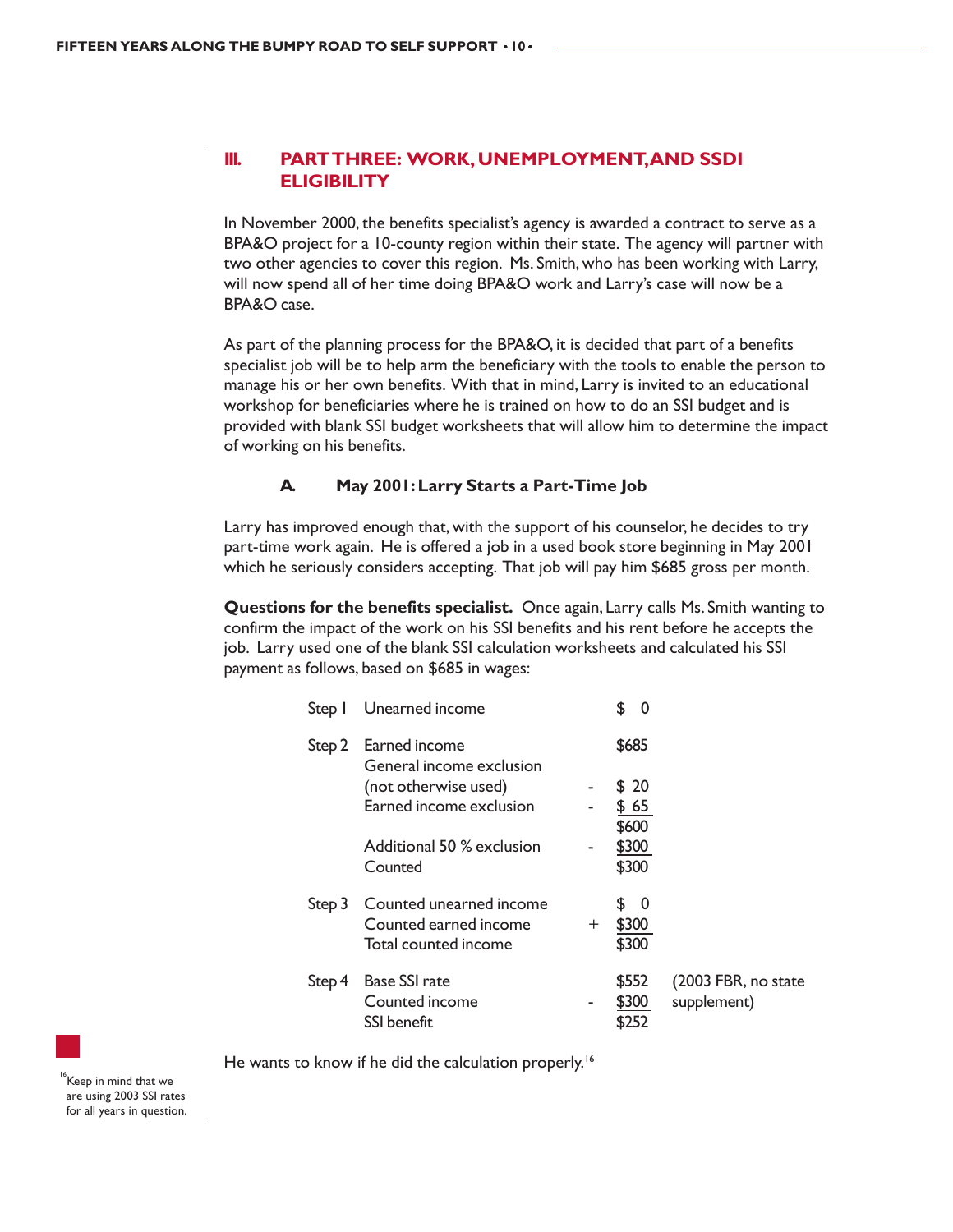Larry also wants to know how this new job will affect his Medicaid and how it will affect his rent owed now that he has an apartment through the Housing Choice Voucher Program.

**Benefits specialist analysis.** Ms. Smith confirms that Larry did the budget properly. Based on take home pay of about \$600 per month, she points out that, adding Larry's SSI check of \$252, his net disposable income will now be \$852 per month - - \$300 more than when he was receiving only SSI.

Ms. Smith also reminds Larry that since he is paid weekly, every third month he will get a fifth paycheck. Since Larry's SSI check will go down by \$1 for every additional \$2 earned, if his fifth paycheck is for \$170 the SSI check would go down by \$85 to \$167 per month. She also reminds Larry about the concept known as "retrospective monthly accounting," under which the money earned in one month determines the SSI check amount two months later.<sup>17</sup> For example, if Larry gets five paychecks in October his SSI check will be reduced in December. Ms. Smith helps Larry identify when the five paycheck months will be so that he can plan for a reduced SSI check two months later.

Ms. Smith explains that since Larry lives in a state in which Medicaid is automatic for SSI beneficiaries, he will continue to get Medicaid automatically so long as he continues to receive at least \$1 of monthly SSI payments. She also reminds Larry once again of the section 1619(b) program, under which Medicaid can continue automatically, in most cases, if he loses SSI due to increased wages and his income is below his state's financial eligibility threshold for 1619(b).<sup>18</sup>

Ms. Smith has good news to share with Larry regarding his subsidized housing benefits. Effective April 20, 2001, a new work incentive was put into the Housing Choice Voucher Program. In Larry's case, since he did not work in the 12 months prior to the start date of this new job, the new rules provide that the entire wage will be disregarded by this housing subsidy program for 12 months following the start of employment.<sup>19</sup> This means his rent will not go up at all during that first year of work. The rules also provide that during the second year of work, months 13 through 24, the Housing Choice Voucher Program will count only 50 percent of his wages.<sup>20</sup> In the latter case, if his wages were \$800 monthly, his rental payment increase would be based on half that amount, \$400. The housing program would than multiply that figure by .30 (.30  $\times$  \$400) and his rent would go up by about \$120. Ms. Smith points out that these calculations are approximate. This entire discussion is summarized in a letter to Larry, with Ms. Smith retaining a copy of it in Larry's file.

#### **B. December 2001 - Larry is Laid Off**

At the end of the year, the economy slows down and Larry is an unfortunate victim of it. He is laid off, applies for unemployment insurance benefits and learns that he will be entitled for \$385 per month in unemployment benefits.<sup>21</sup> If he does not find work in the meantime, he can collect unemployment benefits through early July 2002. He calls Ms. Smith and wants to know what will happen to his SSI checks and Medicaid with this rate of unemployment benefits.

 $\mathrm{^{17}}$ For an explanation of how SSI's retrospective monthly accounting system works, see POMS SI 02005.001 *et seq*.

 $\degree$ lt may be important to monitor the actions of both SSA and the Medicaid agency to ensure that the transition to 1619(b) goes smoothly. This is particularly true in 209(b) states because state-specific Medicaid criteria will apply.

 $^{19}$ 24 C.F.R. § 982.201.

<sup>20</sup>*Id.* These same rules for disregarding earned income apply to three other programs sponsored by the federal Office of Housing and Urban Development (HUD): the HOME Investment Partnership Program, 24 C.F.R. Part 92; Housing Opportunities for Persons with Aids, 24 C.F.R. Part 574; and the Supportive Housing Program, 24 C.F.R. Part 583.

 $^{21}$  The author has learned that one or more states may have rules making it impossible to collect both SSI or SSDI and unemployment benefits. That might be an issue to refer to the P&A program to determine if the rule can be challenged.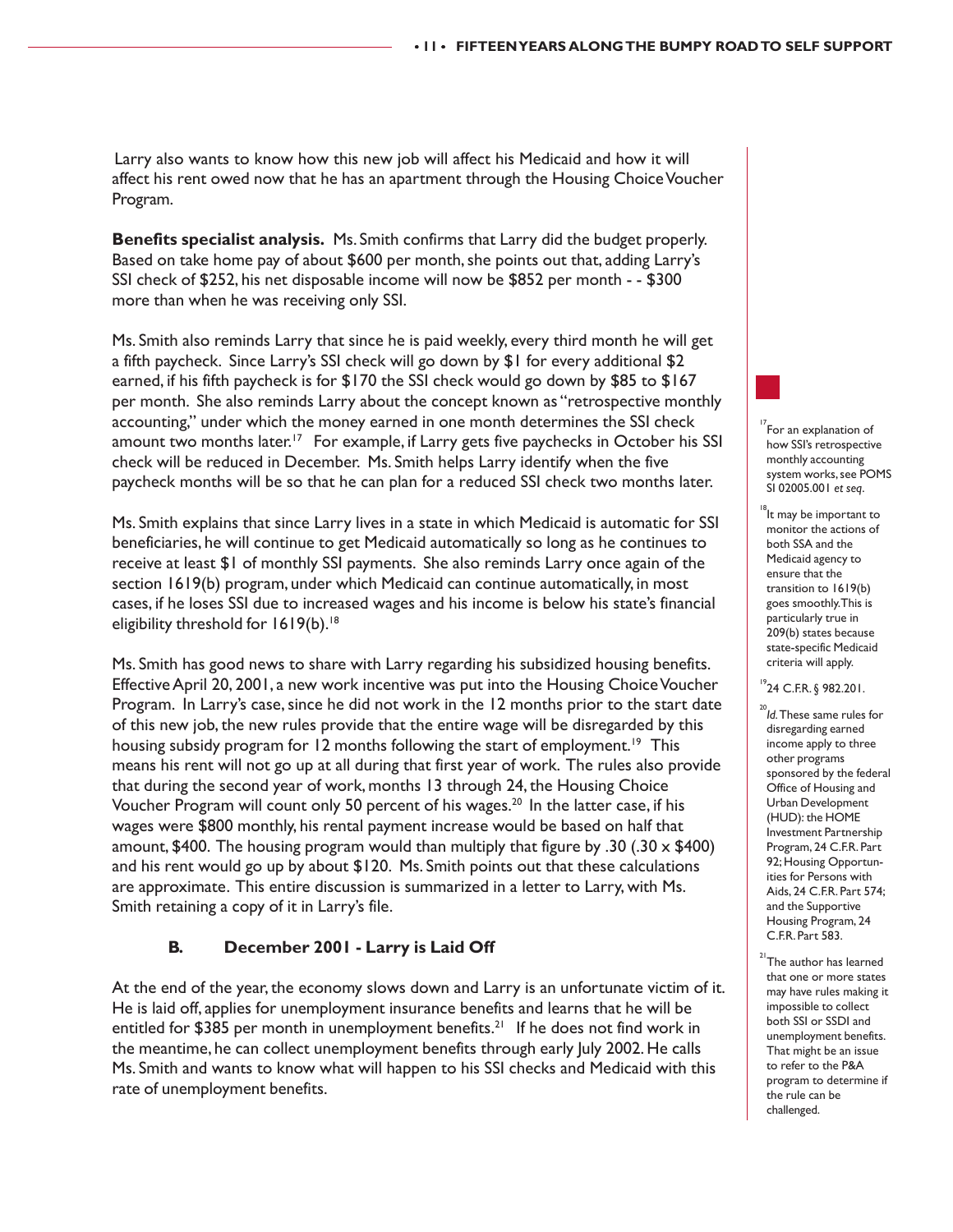**Benefits specialist analysis.** Ms Smith explains the new SSI budget over the phone while Larry works it out on one of the worksheets he still uses to calculate his benefits:

| Step I | Unearned income<br>General income exclusion                              |     | \$385<br>\$20<br>\$365          | Unemployment benefits<br>Counted unearned income |
|--------|--------------------------------------------------------------------------|-----|---------------------------------|--------------------------------------------------|
|        | Step 2 Earned income                                                     |     | \$0                             |                                                  |
| Step 3 | Counted unearned income<br>Counted earned income<br>Total counted income | $+$ | \$365<br>$\frac{1}{2}$<br>\$365 |                                                  |
| Step 4 | <b>Base SSI rate</b><br>Counted income<br>SSI benefit                    |     | \$552<br>\$365<br>\$187         | (2003 FBR, no state<br>supplement) <sup>22</sup> |

Ms. Smith explains that Larry's net available income during the months when he collects unemployment benefits would be \$572 (\$385 unemployment check +  $$187$  SSI check).

**The reader should note** that if Larry had been making a higher salary, say \$1,685 gross per month when he got laid off, his unemployment benefits would probably be much higher. What if his monthly unemployment benefits were \$885 per month? What then would happen to his SSI and his Medicaid?

Under these new hypothetical facts, Larry would lose his SSI check with earnings of \$1,685 per month (\$20,220 per year), but could retain Medicaid under the 1619(b) program in all but 11 states which have 1619(b) eligibility thresholds of less than \$20,220 per year.<sup>23</sup> Even in those states, Larry could establish an individualized threshold of more than \$20,220 if, for example, his Medicaid reimbursed expenses and impairment related work expenses were high enough.<sup>24</sup>

If Larry got laid off from the \$1,685 per month job and collected \$885 per month in unemployment benefits, this could be a real problem. Since \$865 of this income would be counted, with only a \$20 exclusion allowed for unearned income, Larry would now be ineligible for SSI. He would also be ineligible for 1619(b) Medicaid because that benefit is only available to individuals who are ineligible for SSI because of wages. Now, Larry will be eligible for Medicaid, if at all, under separate state Medicaid rules. If Larry lives in New York, his \$865 in countable income will be \$223 more than the state's 2003 one-person Medicaid eligibility threshold under the medically needy category. He would, therefore, face a \$223 spend down, or share of cost requirement if he wants to keep Medicaid. In other states he might face either a higher or lower spend down, or in those states that do not offer this optional medically needy category, he would not even be offered a spend down and might not be eligible for Medicaid.



 $^{23}$ The states with 2003 section 1619(b) thresholds, or annual income maximums of less than \$20,220 include Alabama, Arizona, Arkansas, Florida, Georgia, Hawii, Iowa, Kentucky, Louisiana, Missippi, Oklahoma, Pennsylvania, South Carolina, Texas, Utah, Virginia, Washington State, and Wyoming. POMS SI 02302.200.

<sup>24</sup>*See* POMS SI 02302.050, for an explanation of how SSA calculates an individual-ized threshold under 1619(b).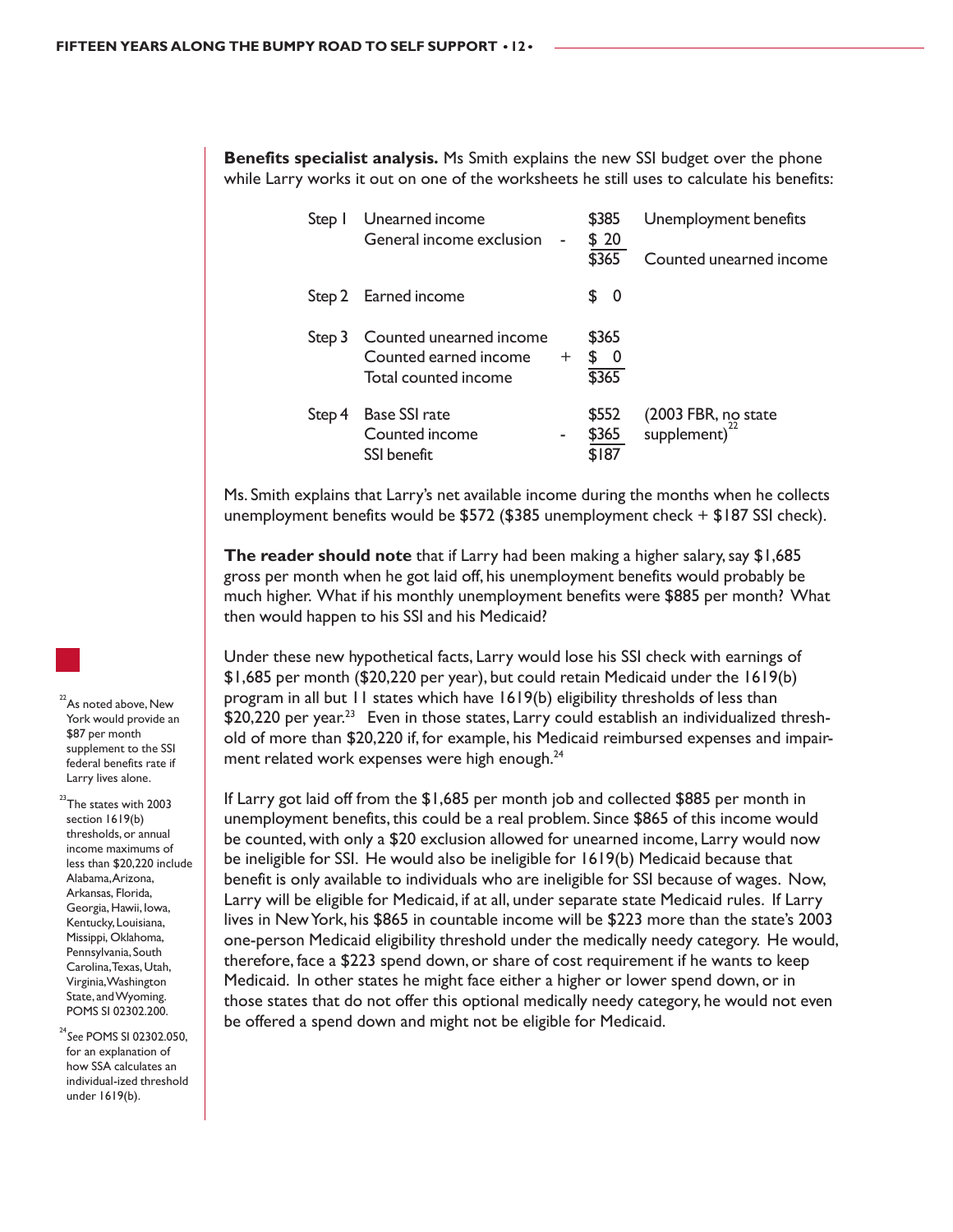#### **D. August 2002 - Larry Becomes Eligible for SSDI Benefits**

In August 2002, Larry calls Ms. Smith. He explains that his father has retired making Larry eligible for \$420 in monthly SSDI benefits against his father's earnings record. These benefits are commonly referred to as Child Disability Benefits (CBD).<sup>25</sup> Larry is eligible for CDB benefits because he has a disability with an onset date before age 22. He received his first SSDI check in August. His last unemployment check was received in early July.

**Questions for the benefits specialist.** Larry has new concerns. First, he wonders how the SSDI benefits will affect his SSI and Medicaid. He also wants to know what will happen with the SSI, SSDI and Medicaid if he goes back to work.

**Benefits specialist analysis.** Ms. Smith explains how the SSI program will budget the SSDI benefits. She has Larry pull out a budget work sheet and goes through the math with him:

| Step I | Unearned income<br>General income exclusion                              |      | \$420 SSDI benefits<br>\$20<br>\$400 Counted unearned income  |
|--------|--------------------------------------------------------------------------|------|---------------------------------------------------------------|
|        | Step 2 Earned income                                                     |      | \$0                                                           |
| Step 3 | Counted unearned income<br>Counted earned income<br>Total counted income | $^+$ | \$400<br>\$400                                                |
| Step 4 | <b>Base SSI rate</b><br>Counted income<br><b>SSI</b> benefit             | ۰.   | (2003 FBR, no state<br>\$552<br>supplement)<br>\$400<br>\$152 |

Ms. Smith points out that Larry will continue to qualify for automatic Medicaid so long as he receive at least \$1 of SSI benefits.

She then explains that Larry's receipt of SSDI adds a new dimension to the benefits analysis in his case. Since Larry has assumed an active role in the management of his benefits, Ms. Smith provides Larry with a copy of the Summer 2001 issue of the *Benefits Planner* newsletter which discusses SSDI and work, covering the Substantial Gainful Activity (SGA) rules, the Trial Work Period (TWP), the Extended Period of Eligibility (EPE), and the new Expedited Reinstatement rules.<sup>26</sup> She suggests that the two of them can have a better discussion of the SSDI rules once Larry has read through the newsletter.

After Larry reads the newsletter, they meet again. After a brief discussion of the TWP and EPE, Ms. Smith explains that Larry's SSDI check would be unaffected for at least the first nine months of his return to work as TWP rules always allow the person to get both a paycheck and an SSDI check during those nine months. Using the most recent wage level of \$685 per month, Ms. Smith goes through the way this combination of wages and SSDI benefits would affect his right to SSI:

<sup>5</sup>CDB benefits are officially known as Child's Insurance Benefits, 42 U.S.C. § 402(d).

26The *Benefits Planner* newsletter is available on the websites of both Cornell University's Program on Employment and Disability at *www.ilr.cornell.edu/ped/ dep/bp/html* and Neighborhood Legal Services at *www.nls.org/ tocplanr.htm*.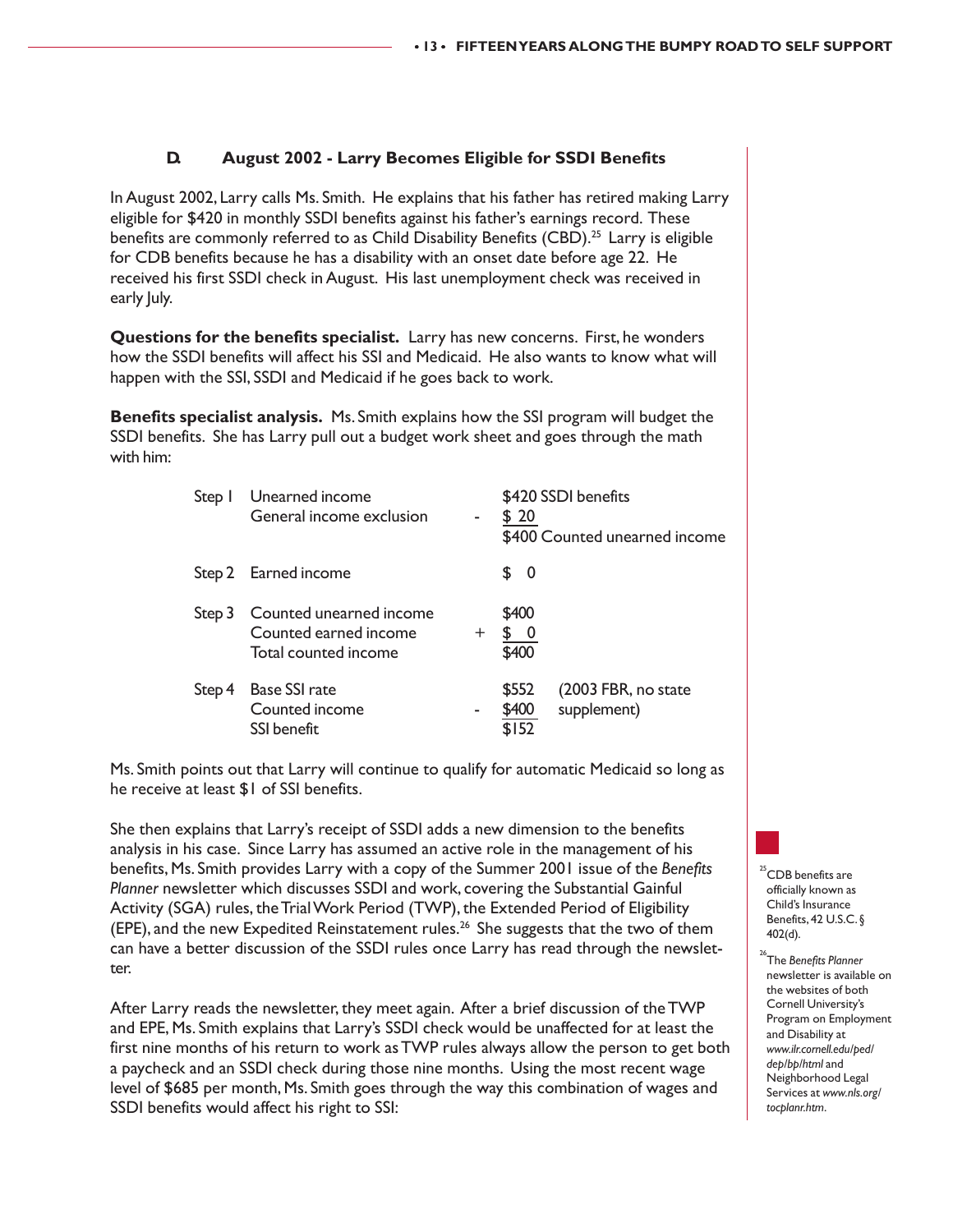| Step I | Unearned income<br>General income exclusion                                 | $\sim$ | \$20                            | \$420 SSDI benefits<br>\$400 Counted unearned income |
|--------|-----------------------------------------------------------------------------|--------|---------------------------------|------------------------------------------------------|
|        | Step 2 Earned income<br>Earned income exclusion<br>Additional 50% exclusion | ۰      | \$685<br>\$65<br>\$620<br>\$310 | \$310 Counted earned income                          |
| Step 3 | Counted unearned income<br>Counted earned income<br>Total counted income    | $+$    | \$400<br>\$310<br>\$710         |                                                      |
| Step 4 | <b>Base SSI rate</b><br>Counted income<br>SSI benefit                       | ۰      | \$552<br>\$710                  | (2003 FBR, no state<br>supplement)                   |

Ms. Smith explains that a return to the previous level of wages, \$685, would mean a loss of Larry's SSI cash benefits. However, she goes on to explain that if that happens Larry should be eligible for continued Medicaid under the 1619(b) provisions, as he would have lost SSI due to wages, his disability would be continuing, and his annual wages would be less than his state's 1619(b) eligibility threshold. As always, Ms. Smith confirms this analysis in a letter to Larry, referring to the budget sheets and the newsletter to help Larry understand the analysis.

#### **IV. PART FOUR: LARRY'S RETURN TO COLLEGE**

#### **A. Spring 2003 - How to Pay for College; How to Pay for a Car**

During the fall of 2002, Larry talks with Ms. Smith about his desire to return to college. He wants to pursue a career in teaching, even if it means taking a job working less than full time when he finishes college. Larry has been doing volunteer tutoring work at a private high school and would like to become an English teacher.

Ms. Smith tells Larry about the services available from his state's Vocational Rehabilitation (VR) Agency and Larry applies for services from the VR Agency in February 2003. The VR Agency's counselor and Larry agree on a plan for him to return to college in the fall of 2003, get a degree in education, and work as a teacher in the future.

The VR Agency is willing to pay for Larry's full tuition if he attends a state university or college. However, the counselor tells him the VR Agency will not pay for the private college he wants to attend which would cost an additional \$1,200 per semester (\$2,400 per year), after full use of grants and scholarships. Larry wants to attend the private school as he believes that its smaller class sizes will make it less stressful on him as he works his way back into a college atmosphere. Larry would also like to obtain a dependable used car by the time he is a college senior so that he can drive to his student teaching assignments, job interviews, and, eventually, permanent employment. The VR Agency counselor tells Larry they cannot help with the car.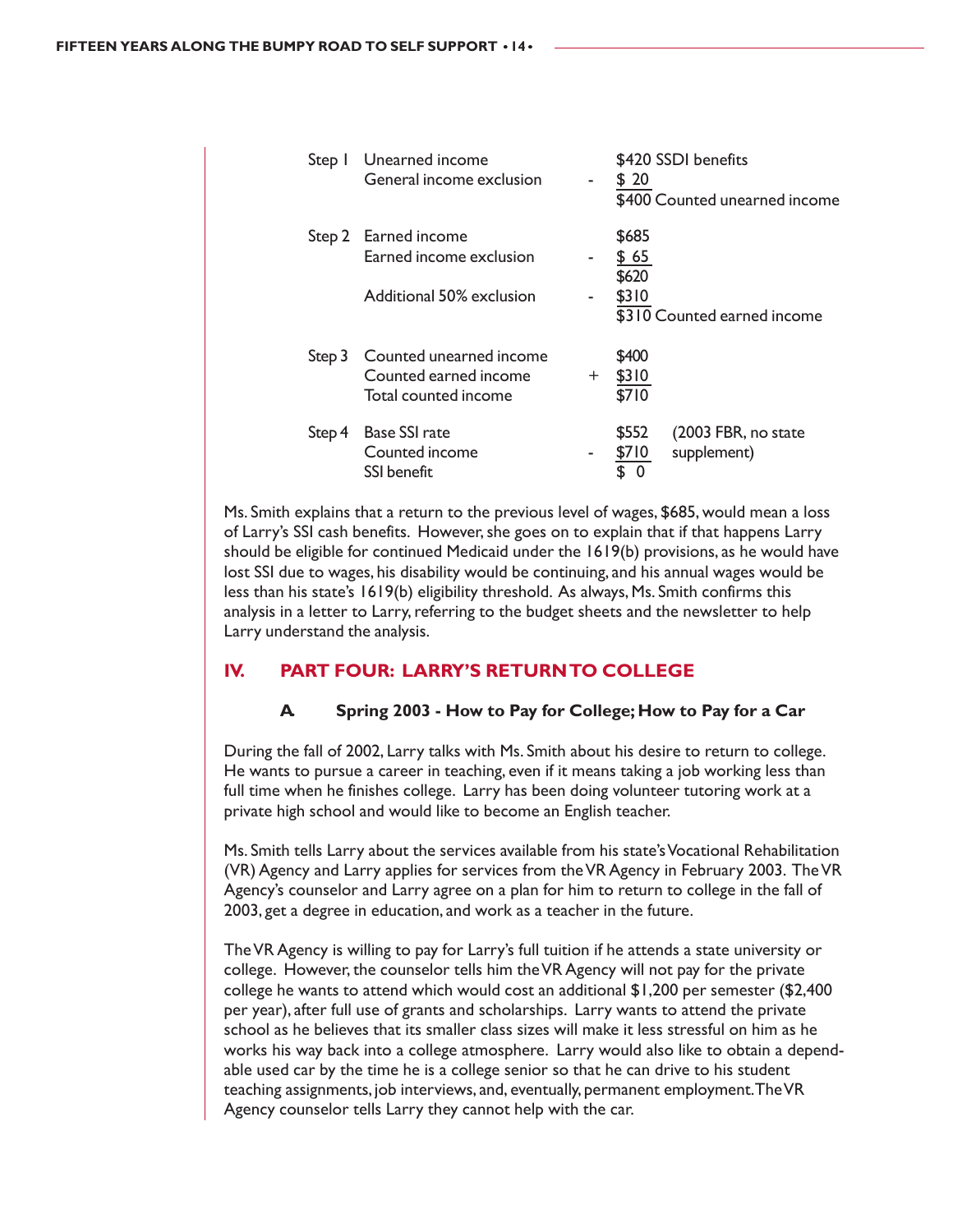**Questions for the benefits specialist.** Larry calls Ms. Smith in the spring of 2003 and explains his concerns. Larry believes he will not succeed in college if he goes back to a state university with its larger classes and believes his counselor will support this from a therapeutic standpoint. He asks Ms. Smith if the VR Agency might be made to change its mind. Larry also strongly believes that the used car will be needed if he is to succeed in getting to student teaching assignments, then later to a first job. He wonders if either the state VR Agency can be made to pay for the vehicle or if there is some other source of funding he might be able to find to help him buy a car.

**Benefits specialist analysis - - the VR Agency issues.** Before getting back to Larry, Ms. Smith reviews the article made available to her from Cornell's Program on Employment and Disability, *The State/Federal Vocational Rehabilitation Program*. 27 After reviewing the article and consulting the local advocate for the Client Assistance Program (CAP), Ms. Smith advises Larry:

- As a general rule, the VR Agency policy on college is as stated by the counselor. She explains that the CAP advocate is doubtful that the VR Agency will grant an exception to the policy based on Larry's circumstances.
- The state VR Agency has a policy of never paying for vehicles, a policy that some disability advocates believe should be challenged in court. Apparently, several state VR Agencies in other states will purchase vehicles in some circumstances and the federal VR regulations allow this. $28$

Ms. Smith refers Larry to the CAP advocate to discuss whether the CAP might be able to negotiate on Larry's behalf with the VR Agency or appeal the VR Agency's decision.<sup>29</sup>

**Benefits specialist analysis, SSI's Plan for Achieving Self Support (PASS).** Ms. Smith tells Larry about SSI's PASS, a special plan that would allow Larry to set aside all or part of his countable income toward the payment of items to help him achieve his vocational goal of becoming a teacher. For example, his \$400 in countable SSDI benefits could be set aside toward the excess tuition costs and/or for the purchase of the used car. If such a proposal was approved by SSA, that \$400 of income would no longer count and his SSI check would increase by \$400 to the full, \$552 per month SSI rate.

Larry is enthused about the PASS. He believes the PASS may provide a better option than a time-consuming appeal of the VR Agency's decision, with an uncertain outcome. Ms. Smith agrees that she will contact Winnie Carroll, one of SSA's PASS specialists covering upstate New York, to discuss this possible PASS proposal. In the meantime, she provides Larry some reading material on the PASS, the Summer 2002 issue of the *Benefits Planner* newsletter.30

Following her discussion of Larry's potential PASS with Ms. Carroll of SSA, Ms. Smith meets with Larry in June 2003 to go over how a PASS might work for him. After some discussion they agree on the following, as part of a PASS proposal that will be submitted to SSA:

Larry's vocational goal is to become an English teacher at the high school level, working at least 60 percent time and earning at least \$14,000 per year.



*edu/ped/dep/PP\_1.txt* (text format).

<sup>28</sup>*See* 34 C.F.R. 361.5(b)(57)(i), Ex. 2, stating that "the purchase and repair of vehicles, including vans" is an example of an expense that would meet the definition of "transporation," a service specifically mandated under the federal VR laws (i.e., Title I of the Rehabilitation Act).9

- $29$ For a detailed explanation of advocacy services available under the CAP program, see the Policy and Practice Brief, *State Protection and Advocacy Programs*, available on the Cornell website at *www.ilr. cornell.edu/ped/dep PP\_2.pdf* (pdf version), *www.ilr.cornell.edu/ped/ depPP\_2.txt* (text format).
- $\sqrt{\text{The Summer }2002}$  issue of the *Benefits Planner*, with its feature article on SSI's PASS is available on the Cornell website at *http://www.ilr.cornell. edu/ ped/dep/bp.html* and on the Neighborhood Legal Services website at *www.nls.org/planner/ summer02.htm.*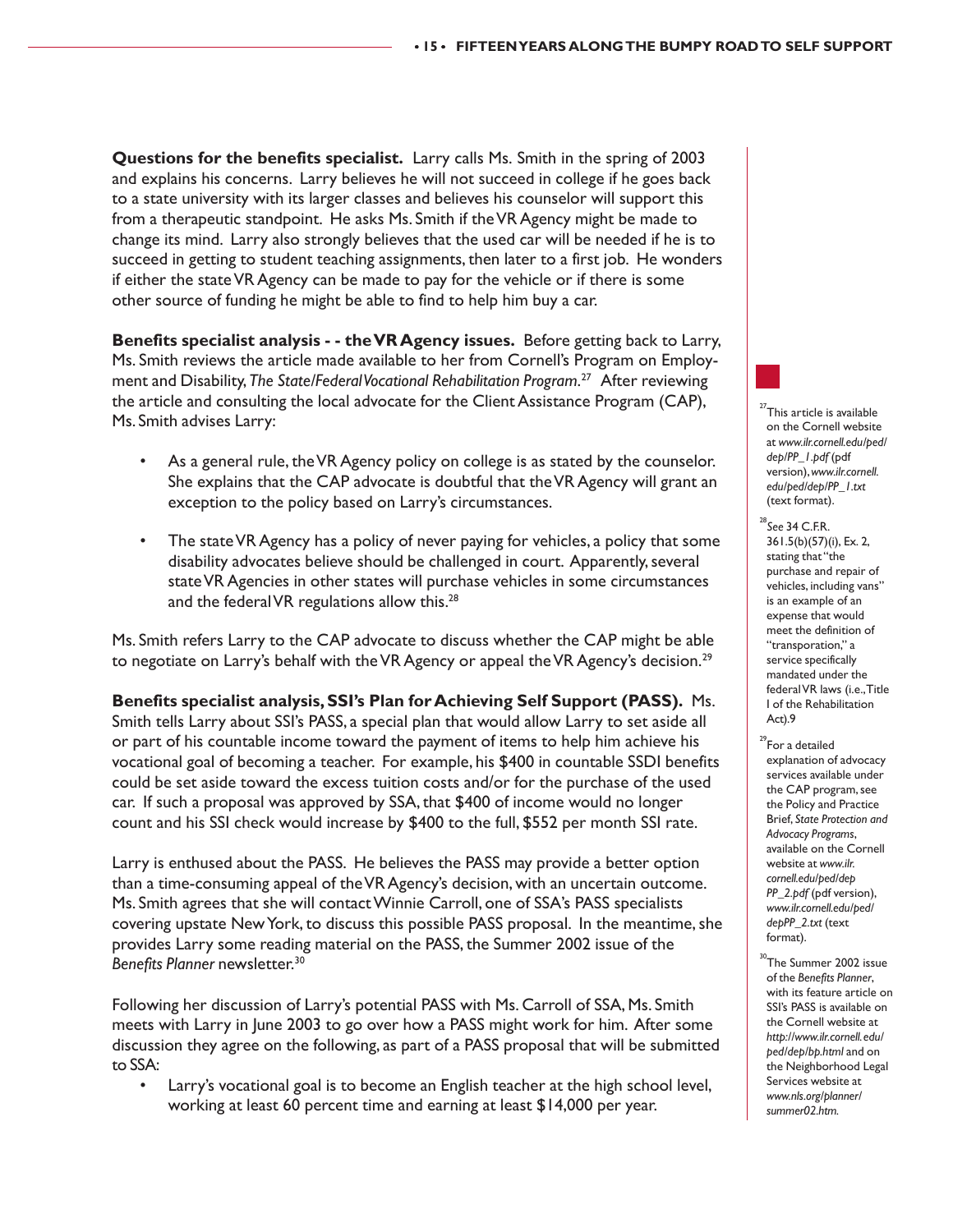- He will set aside \$400 of his monthly SSDI benefits toward the excess \$2,400 per year of tuition payments that the state VR Agency will not cover and toward the purchase of a used car during the first semester of his senior year in college. The car he will purchase will be a subcompact with a purchase price of \$9,000 in September 2007.
- With only minimal transfer credits from 10 years ago, and the need to keep his course load at a level Larry can handle, he expects to graduate in five years, i.e., in May 2008.
- Larry's PASS will be retroactive to January 2003, when he first contacted the state VR Agency for an appointment to seek their sponsorship of his plan. This would allow Larry to save \$3,200 during the eight months before his college begins, allowing him to pay the excess tuition for his first semester (\$1,200) and giving him a \$2,000 start toward savings for the \$9,000 used car.

*NOTE: If Larry lives in one of the 11 section 209(b) states,<sup>31</sup> in which Medicaid eligibility is not automatic for SSI beneficiaries, he will want to determine how the PASS will affect continued Medicaid eligibility. In Indiana, for example, money put into a PASS is excluded by the state's Medicaid program only for individuals who are blind but not for other disabilities. This policy was upheld as legal in a federal appeals court.32*

Larry, with the assistance of Ms. Smith, submits this PASS proposal to Ms. Carroll in early July 2003, explaining the urgency of getting it approved before the fall semester begins.<sup>33</sup> It is approved one month later in August 2003, retroactive to January. With the PASS approved, he is able to immediately come up with \$3,200 in retroactive savings (8 months at \$400 per month), allowing him to cover the \$1,200 tuition for the fall 2003 semester. Thereafter, during each September to August, 12-month period, Larry is able to set aside \$4,800 which leaves \$2,400 for savings after covering the \$1,200 per semester in excess tuition. Thus, by the beginning of Larry's senior year (September 2007, or the beginning of his fifth year of college under the plan), he has saved \$11,600 toward the purchase price on the used car, sales taxes, and the initial sixmonth insurance payment. Based on her conversations with Ms. Carroll, Ms. Smith advises Larry that he can always amend the PASS upon purchasing the car to add expenses related to the cost of driving to and from school, as well as to cover maintenance expenses.

 $31$ See note 3, above. <sup>32</sup>*Vaughn v. Sullivan,* 83 F. 3d

(7th Cir, 1996).

<sup>33</sup>In urging its PASS specialists to expedite PASS decisions, SSA's policy points out: "Remember that a delay can result in a loss of a job or training opportunity for the individual." POMS SI 00870.025 B.2.

Following approval of the PASS proposal, Ms. Smith sends Larry a letter, which confirms his obligation to comply with the terms of the PASS (i.e., deposit the money into a special bank account each month, withdrawing it only for expenses approved in the PASS). She urges Larry to call her any time he has questions or if he wants to change the terms of the PASS through an amendment. She arranges to speak to Larry again by phone in December 2003 to review Larry's progress with the PASS and to submit a simple amendment to add the 2004 SSDI cost-of-living increase to the monthly amount that will go into the PASS. They agree that they will meet each year in December, by phone or in person, for the same purpose.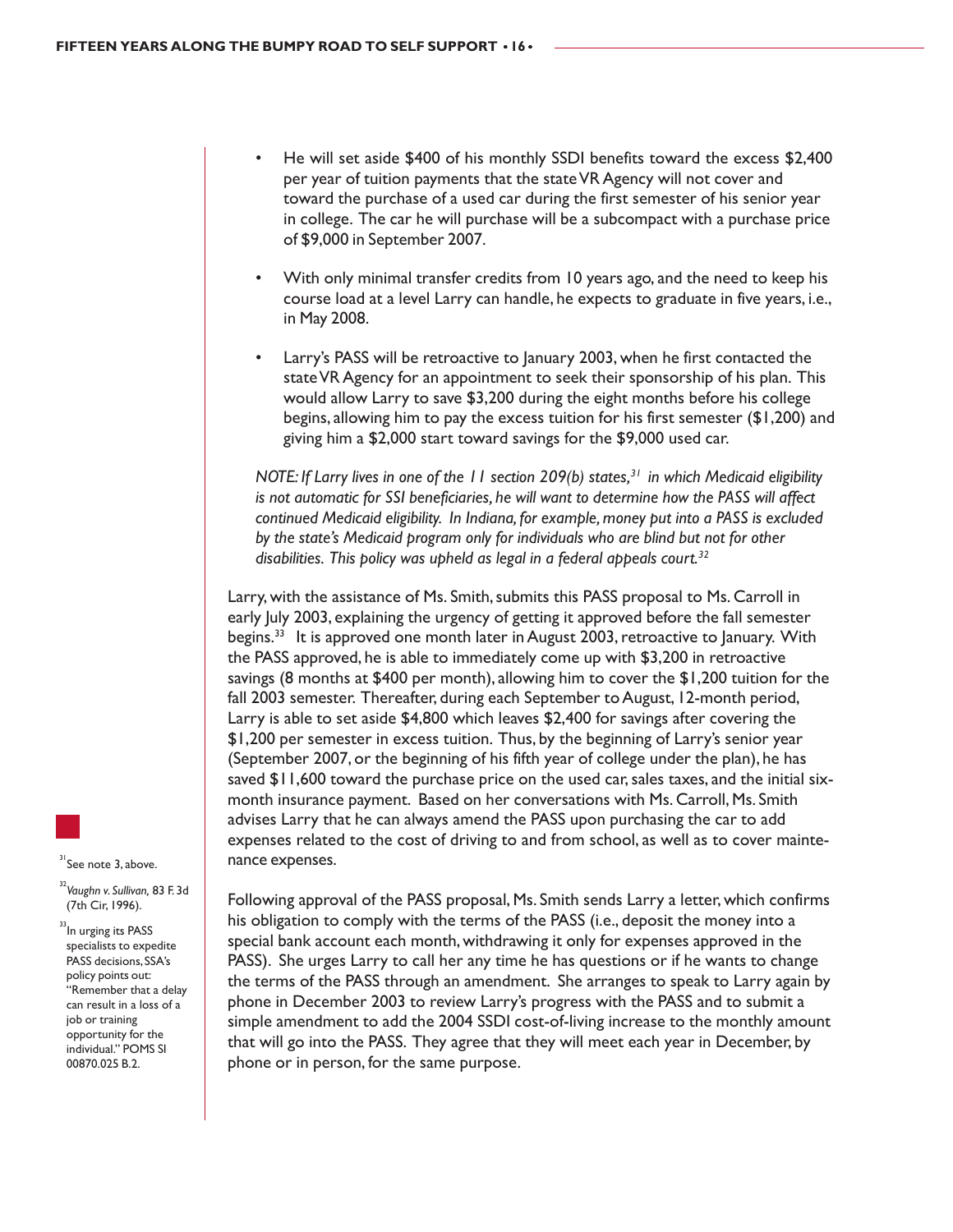**The reader should note** what Larry has accomplished here. Larry has been able to use the PASS to come up with \$23,600 in expenses toward tuition, the car purchase, and car insurance. Combining this with another \$10,000 to \$15,000 from his VR Agency to pay for tuition and other expenses, Ms. Smith has helped Larry identify \$35,000 or more of PASS and VR Agency funds to support his work goal. He will be able to graduate without incurring any student loan expenses, which is important as his disability may make it difficult to work full time upon finishing school.

#### **B. 2004 and 2005: Part-Time Summer Work**

During the summers of 2004 and 2005, Larry plans to work part-time at the used book store he has worked at before and earn between \$650 and \$700 gross each month during the months of June, July and August. Larry will also earn more than \$700 gross in both January 2003 and January 2004 when he is on his break between semesters. He may follow a similar arrangement during the following years of his education unless he finds a need to attend summer school.

**Questions for the benefits specialist.** The job during the summer of 2004 will be Larry's first work since he became an SSDI beneficiary in August 2002, as he has spent time doing volunteer work and taking some adult education courses to get the feel for a classroom again. Larry calls Ms. Smith in May 2004 before starting the summer job. He wants to know how the wages will affect his SSI, his Medicaid, and his PASS. He has heard about an SSI Student Earned Income Exclusion (SEIE) and wonders if he qualifies for that. He also wants to know how his wages will affect his SSDI and whether he will be using up his TWP. Finally, he has learned that he will soon qualify for Medicare and wonders if he should agree to take the optional Medicare Part B coverage, as it will require a premium of \$58.70 per month (based on 2003 premium levels).

**Benefits specialist analysis.** Ms. Smith first explains that SSI's SEIE is only available to students under age  $22.^{34}$  She then explains that SSI will use its usual formula to count his wages, excluding the first \$65 and 50 percent of his remaining gross monthly wages. So, for example, with \$685 in gross monthly wages, his countable income would be \$310 and his SSI check would be reduced to \$242 (\$552 - 310). Medicaid will continue under this scenario, since Larry would still be getting an SSI check.

Larry's PASS can continue without change, but Larry might want to amend the PASS to put the additional countable income from wages into the PASS. This could allow him to save up faster to buy the car sooner, or he might want to add new expenses to his PASS if they are reasonable and connected to his work goal. Ms. Smith and Larry discuss the possibility of using this extra money, in a PASS amendment, to purchase a newer computer to upgrade the seven year old computer Larry is using.

Regarding his SSDI, by working during the summers and school breaks, Larry will use up a TWP month whenever his gross monthly wages exceed that year's amount considered to be a TWP month (\$570 in 2003 and indexed for future years).<sup>35</sup> Just working the two summers and two semester breaks could use up eight of his nine TWP months. Ms. Smith explains that even using up the full, nine-month TWP would not adversely affect his SSDI so long as "countable" monthly wages were not greater than the substantial

 $34$ See 20 C.F.R.  $\S$ 416.1112(c)(3), allowing qualified students to exclude up to \$1,340 in monthly earnings, up to a maximum of \$5,410 per year in 2003 (indexed for later years).

<sup>35</sup>*Id.* § 404.1592.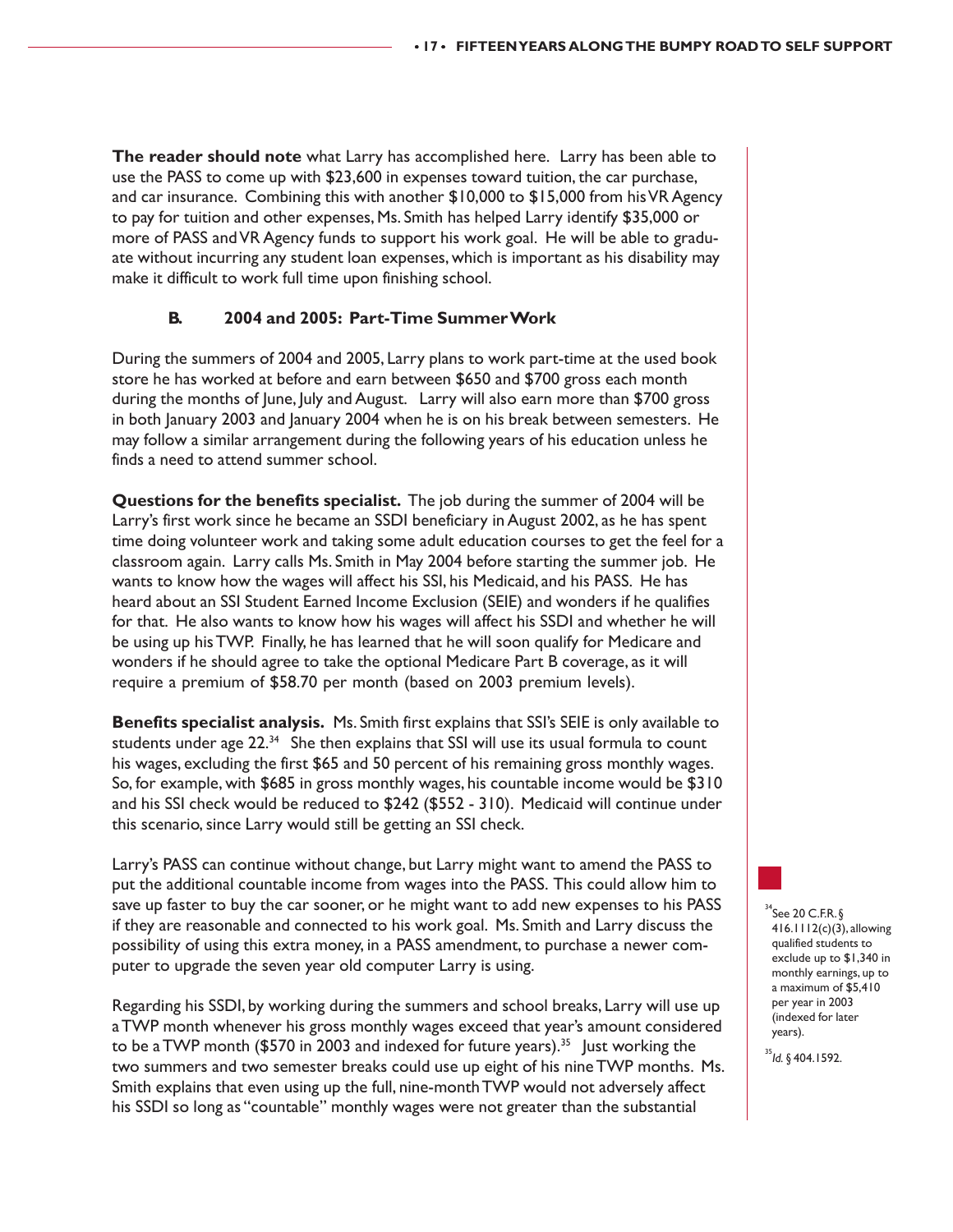gainful activity amount for the year in question (\$800 in 2003 and indexed for later years). As his TWP ends and he moves into his EPE, his SSDI benefits will continue without interruption if we assume his earnings do not exceed the SGA amount.

Ms. Smith explains that Medicare is not, currently, as good a form of health insurance for Larry as Medicaid. Since Larry's biggest health-related expense is \$700 per month for medication (now covered by Medicaid) and Medicare does not pay for medication, that benefit may not be that important to him right now. However, she points out that Congress continues to consider proposals to add prescription coverage to the Medicare program. She also points out that the Medicaid program should be able to pay his Part B premiums under the Qualified Medicare Beneficiaries program while he continues to have low income. If the cost of the Part B premium will be paid by the Medicaid program, this may be a benefit he should take. As always, Ms. Smith confirms this analysis in a letter which she retains in Larry's case file.

#### **C. September 2005: Larry Thinks Ahead to Graduation and His First Teaching Job**

It is now September 2005. Larry has gone through his first two years of college as planned. He is just starting his third year of college and still plans to graduate in May 2008 and go to work in September 2008. He has also earned enough during his two summers and two semester breaks that he has used up eight trial work months. He continues to get SSI, SSDI, Medicaid, and Medicare. Larry's hope, upon graduation, is to find a job in one of the private high schools with an annual salary for a three-quarter time position expected to be about \$18,000 per year, without a very strong health insurance package. He believes he has a better chance of success, with less stress, in the private school with smaller class sizes and more serious students.

**Questions for the benefits specialist.** Larry arranges a meeting with Ms. Smith to go over his plans for the future. He explains that he expects to work again in January 2006 which will be his ninth TWP month. He wants to confirm that this will be the end of his TWP, as he will have used nine TWP months within a 60-month period. He wants to know when his EPE will begin and end, and what special protections the EPE offers. Most importantly, he wants to know if he will be able to keep Medicaid after he starts working. He has learned quite a bit about the section 1619(b) program, but is concerned because one of the things he read said he had to keep his resources with the limits imposed by the SSI program.

**Benefits specialist analysis, SSDI benefits.** Ms. Smith confirms that Larry's TWP will end in January 2006 when he works his ninth TWP month. His EPE will begin in the very next month, February 2006, and run for 36 consecutive months through January 2009. During the EPE, the first time that Larry performs SGA by earning more than the indexed monthly SGA amount (\$800 in 2003), that month will be considered his "cessation month." He will be eligible for SSDI for that month and two more months, known as the three-month "grace period." Following the grace period and for the remaining months of the EPE, Larry will be entitled to an SSDI check in any month in which his countable earnings are equal to or less than the SGA amount. He will not be entitled to an SSDI check for those months in which his countable wages are more than the SGA amount.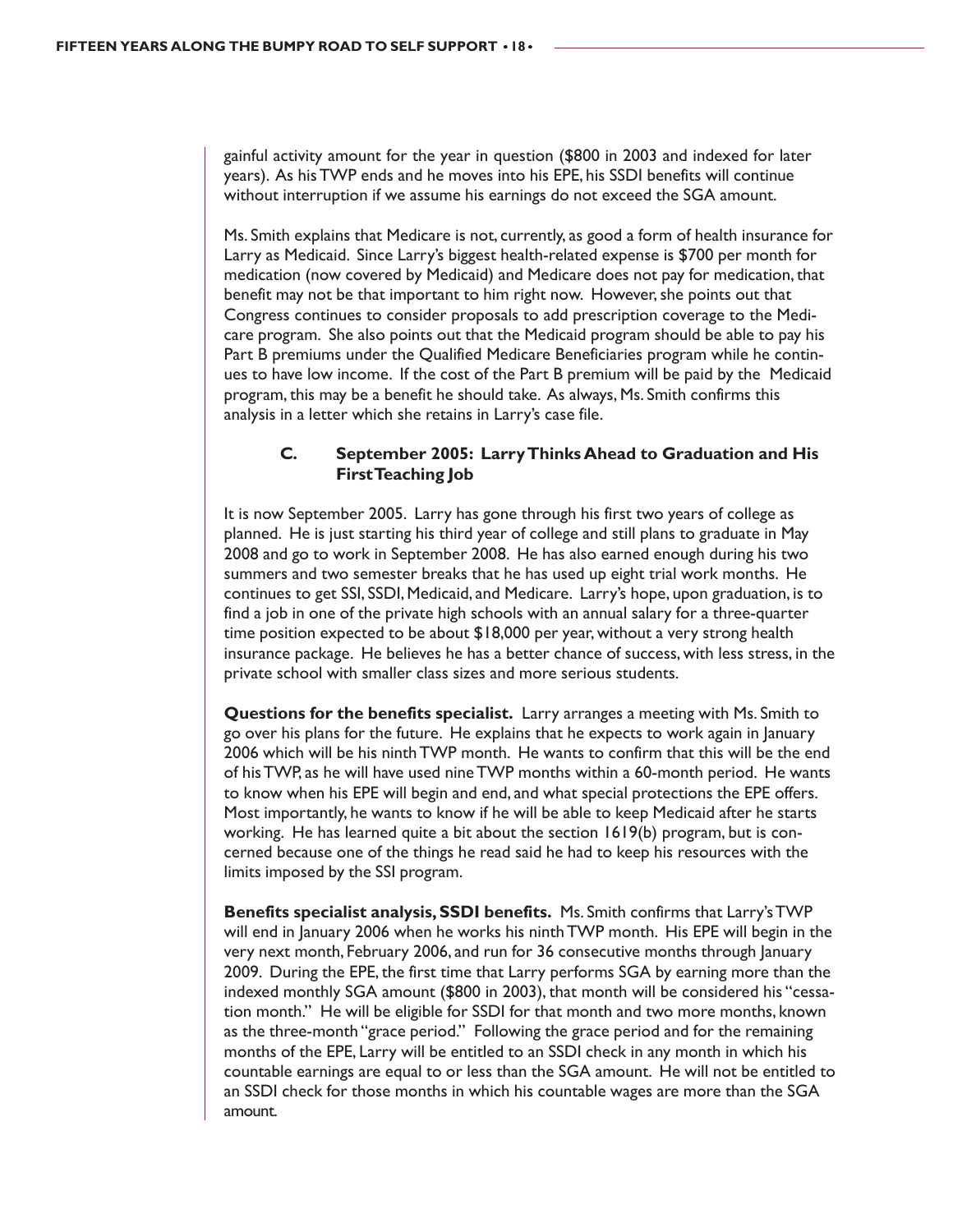Based on Larry's earning levels to date, during the summers and semester breaks, it would appear that Larry will not perform SGA during the remainder of his years as a student. In fact, based on Larry's plans, it appears that his first month as a teacher, September 2008, will be his first month of earnings above the SGA level during the EPE (i.e., more than the 2002 SGA figure of \$780, as indexed, during the February 2006 to January 2009 period). If that is true, September 2008 will be Larry's cessation month and he will be eligible for continued SSDI checks for the three-month grace period, September through November 2008. For the remainder of the EPE, i.e., through January 2009, he would not be entitled to SSDI checks as his earnings would, we assume, continue to be more than the SGA amount (i.e., his earnings will be about \$1,800 per month for a 10-month job). Assuming this job continues for the entire 2008-2009 school year, Larry's entitlement to SSDI would end and he would only be able to get benefits again, if his work ended, through the expedited reinstatement provisions or a new application.

Ms. Smith cautions Larry that the last piece of analysis is based on a lot of assumptions. She pulls out an SSDI tracking sheet, plotting out Larry's TWP and EPE so that he can see just how these stretch out over a period of years. She agrees that she will include the tracking worksheet with the letter she sends Larry to confirm their discussion.

**Benefits specialist analysis, SSI and Medicaid.** Larry understands that he will lose his SSI benefits when he starts working because of the earned income he will be making. Ms. Smith reviews with Larry the 1619(b) Medicaid criteria and reiterates that with a loss of SSI due to wages, a continuing disability, and wages of about \$18,000 per year, he should qualify for continued Medicaid under the 1619(b) program. She confirms that Larry is correct to be concerned about the added 1619(b) requirement that his resources must continue to be within the SSI program's limits.

Larry says that with added income he would like to start saving for a down payment on a house and would also like to put money into an individual retirement account (IRA). Ms. Smith explains that there are no provisions under 1619(b) that would allow him to do this. If his savings account exceeds \$2,000 or if his combined savings and IRA accounts exceed \$2,000 (the resource limits allowed by the SSI program) he would cease to be eligible for 1619(b) Medicaid.

Ms. Smith then points out to Larry that his state is about to implement the optional Medicaid Buy-In program.36 Although the details of the program are still to be worked out, his state's version of the Buy-In should allow eligibility at income levels that exceed \$40,000 per year, with an asset limit of about \$10,000. She is not sure whether the Buy-In will allow retirement accounts to be exempt. Since Larry has nearly three years to plan for potential use of the Buy-In, Ms. Smith suggests that they plan to discuss it in more detail when the state has fully developed criteria for eligibility. It appears, however, that the Medicaid Buy-In might offer Larry the ability to retain Medicaid at higher levels of income than the 1619(b) program with the added ability to save toward a home purchase.



 $^{\circ}$ See Ticket to Work and Work Incentive Improvement Act of 1999, § 202. These provisions are primarily codified as amendments to 42 U.S.C. §§ 1396(a)(10)(A)(ii) and 1396(o).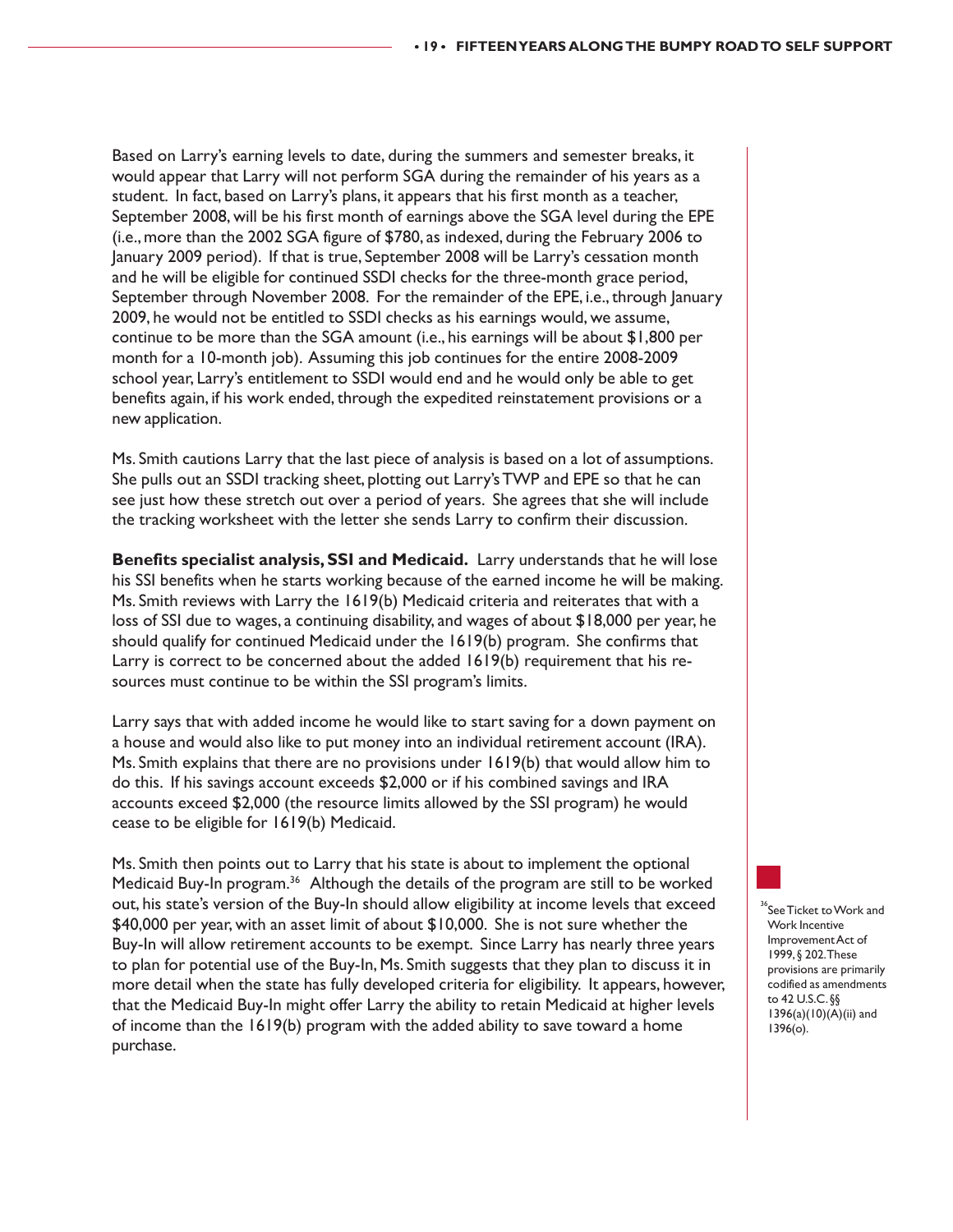The reader should note that as this document is written, 25 states had adopted and were implementing Buy-In programs, with an additional eight states at various levels of pre-implementation (i.e., already passed by state legislatures, but not yet submitted for federal approval).37

In her benefits advisement letter to Larry following this meeting, Ms. Smith provides Larry with information about a website that he may want to check from time to time to check the progress on the state's buy-in implementation.<sup>38</sup>

#### **Conclusion**

This article has, by using a case scenario, walked through the issues that many beneficiaries of SSI or SSDI will face as they move down that bumpy road to self support. While these scenarios require extensive analysis and research, with the facts and SSA policies often changing, they present a realistic sample of the types of issues that will confront benefits specialists who works for BPA&O programs and practitioners within PABSS programs. Like Ms. Smith, the benefits specialist will be called upon to analyze this everchanging set of facts, often calling upon experts from other fields in order to provide the beneficiary with accurate information or an appropriate referral for information.

While not specifically stated in the text above, we expect that Ms. Smith would regularly reference the training materials, including the two-volume manual provided by Cornell University as part of her five-day and follow-up training programs. We would also expect that she would periodically consult with the technical assistance consultants employed by the regional technical assistance and training provider for her region of the country. The need for this outside assistance will, of course, depend on the experience level of the benefits specialist and the complexity of the issues he or she is facing at the time. In many instances, we expect that outside assistance will be also be sought from the PABSS attorney or advocate, or from an attorney or advocate from one of the other P&A programs.

Website of SSA's Office of Employment Support programs, *www.ssa.gov/ work/ResourceToolkit/ Health/states.html*. The income and asset limitations of the Medicaid buy-in will vary greatly from state to state.

 $38$ See note 37, above.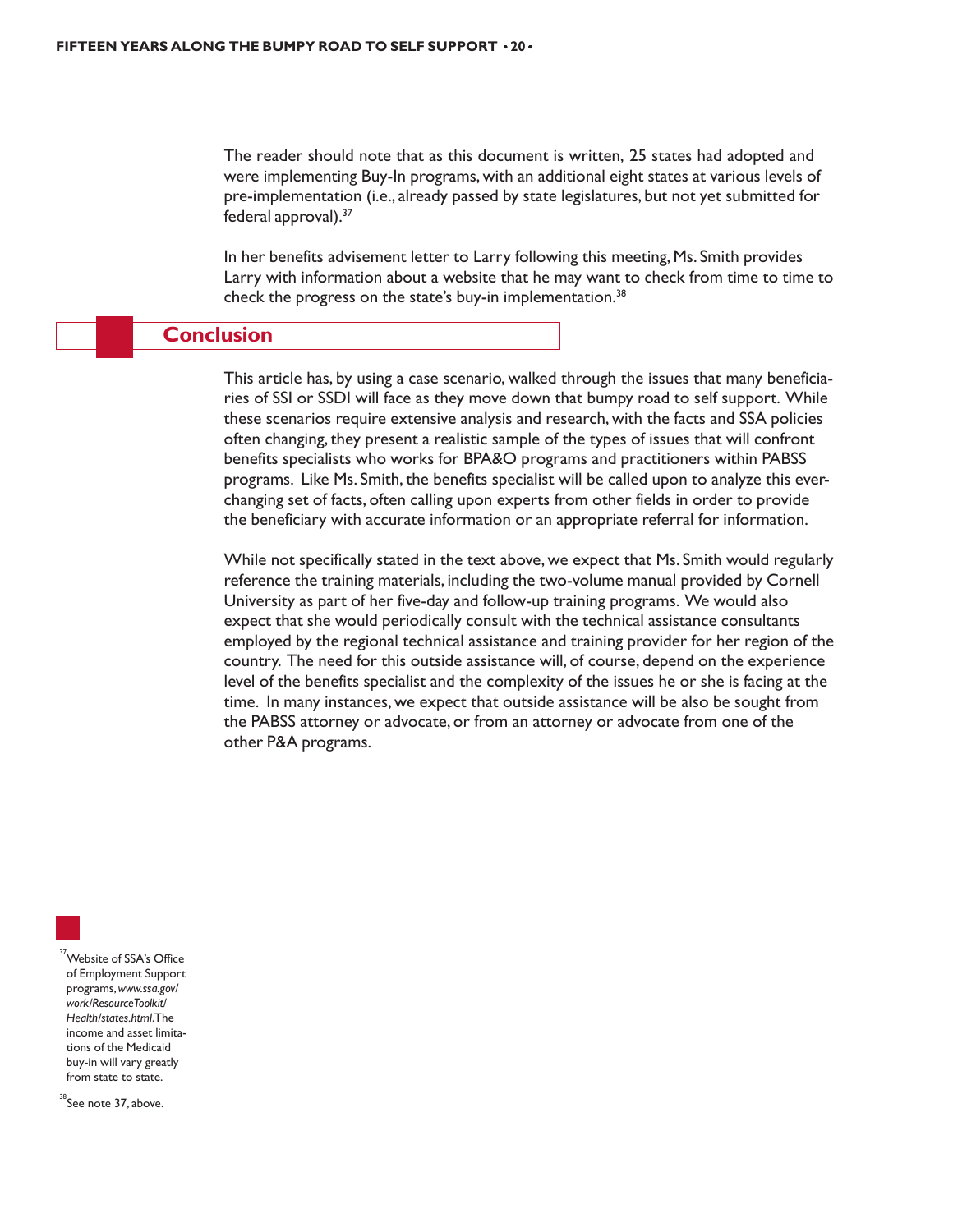**MY NOTES ON TRANSLATING THIS TO PRACTICE:**

**MY STATE CONTACTS:**